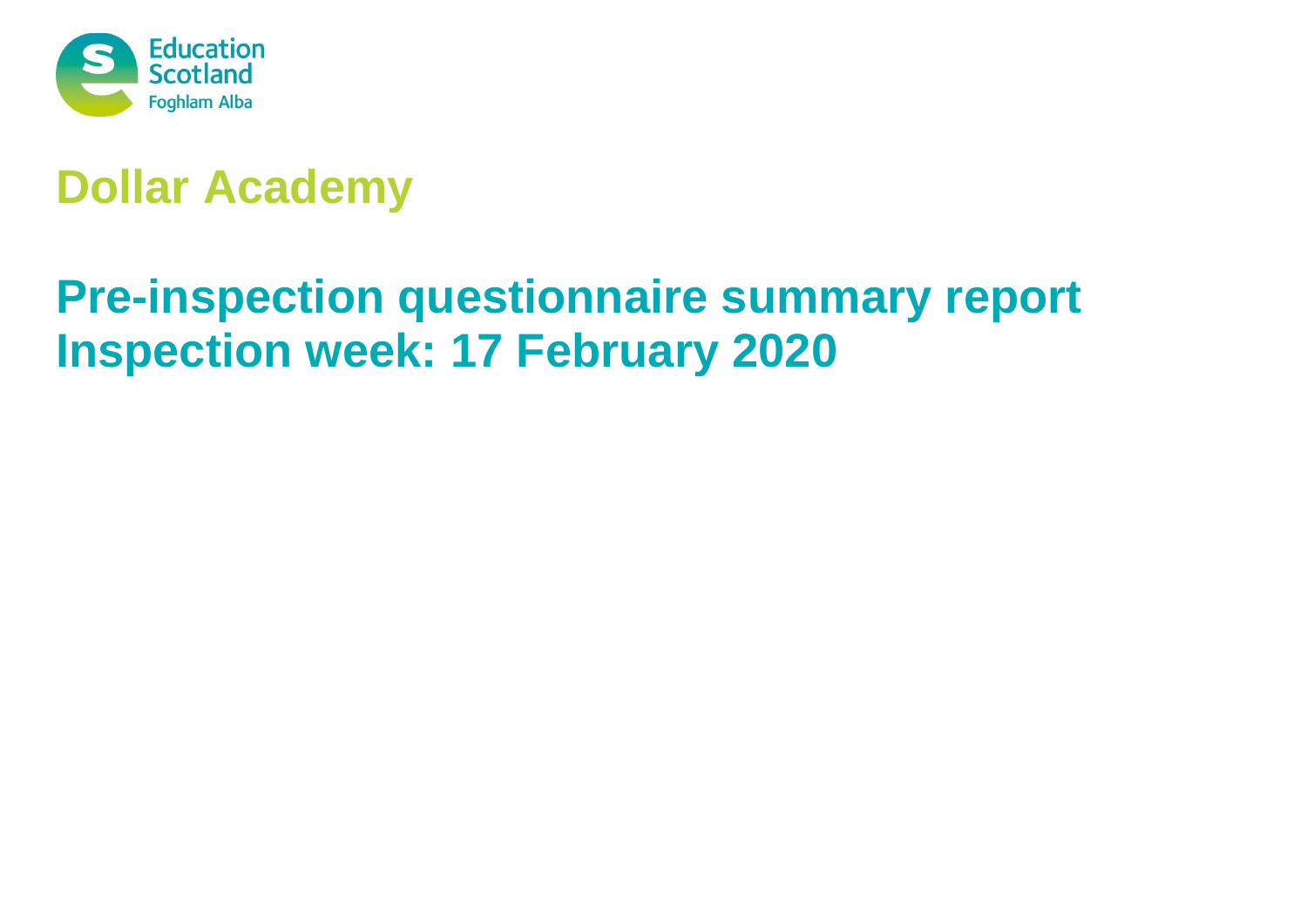# **Questionnaire for children in primary stages (01)**

| Q   | Question                                                                                                             | <b>Response</b> | <b>Agree</b> | <b>Disagree</b> | Don't  | Didn't   |
|-----|----------------------------------------------------------------------------------------------------------------------|-----------------|--------------|-----------------|--------|----------|
| No. |                                                                                                                      | <b>Count</b>    | ℅            | %               | know % | answer % |
| 4   | I feel safe when I am at school.                                                                                     | 291             | 94.85        | 0.34            | 3.78   | 1.03     |
| 5   | My school helps me to feel safe.                                                                                     | 291             | 91.07        | 0.69            | 7.22   | 1.03     |
| 6   | I have someone in my school I can speak to if I am upset or worried about<br>something.                              | 291             | 93.13        | 0.69            | 5.84   | 0.34     |
| 7   | Staff treat me fairly and with respect.                                                                              | 291             | 91.41        | 1.03            | 7.22   | 0.34     |
| 8   | Other children treat me fairly and with respect.                                                                     | 291             | 78.69        | 5.15            | 14.43  | 1.72     |
| 9   | My school helps me to understand and respect other people.                                                           | 291             | 97.25        | 1.03            | 1.03   | 0.69     |
| 10  | My school is helping me to become confident.                                                                         | 291             | 91.07        | 1.72            | 6.53   | 0.69     |
| 11  | My school teaches me how to lead a healthy lifestyle.                                                                | 291             | 96.56        | 0.00            | 2.06   | 1.37     |
| 12  | There are lots of chances at my school for me to get regular exercise.                                               | 291             | 98.63        | 0.34            | 0.69   | 0.34     |
| 13  | My school offers me the opportunity to take part in activities in school beyond the<br>classroom and timetabled day. | 291             | 98.63        | 0.00            | 1.03   | 0.34     |
| 14  | I have the opportunity to discuss my achievements outwith school with an adult in<br>school who knows me well.       | 291             | 86.6         | 2.06            | 10.65  | 0.69     |
| 15  | My school listens to my views.                                                                                       | 291             | 79.73        | 5.5             | 13.06  | 1.72     |
| 16  | My school takes my views into account.                                                                               | 291             | 68.38        | 6.87            | 23.02  | 1.72     |
| 17  | I feel comfortable approaching staff with questions or suggestions.                                                  | 291             | 84.54        | 3.78            | 11     | 0.69     |
| 18  | Staff help me to understand how I am progressing in my school work.                                                  | 291             | 93.47        | 1.03            | 4.47   | 1.03     |
| 19  | My homework helps me to understand and improve my work in school.                                                    | 291             | 86.6         | 4.47            | 8.25   | 0.69     |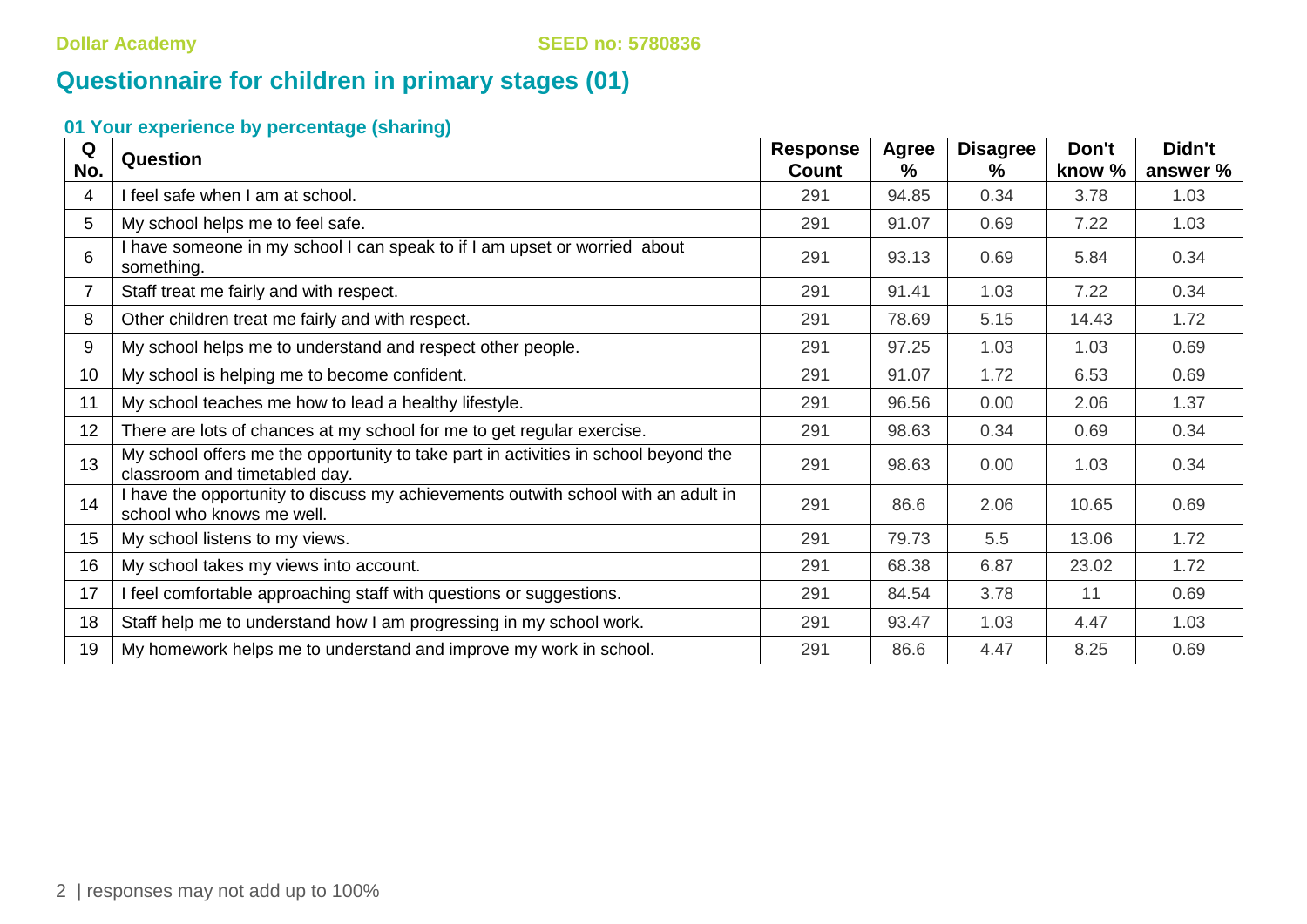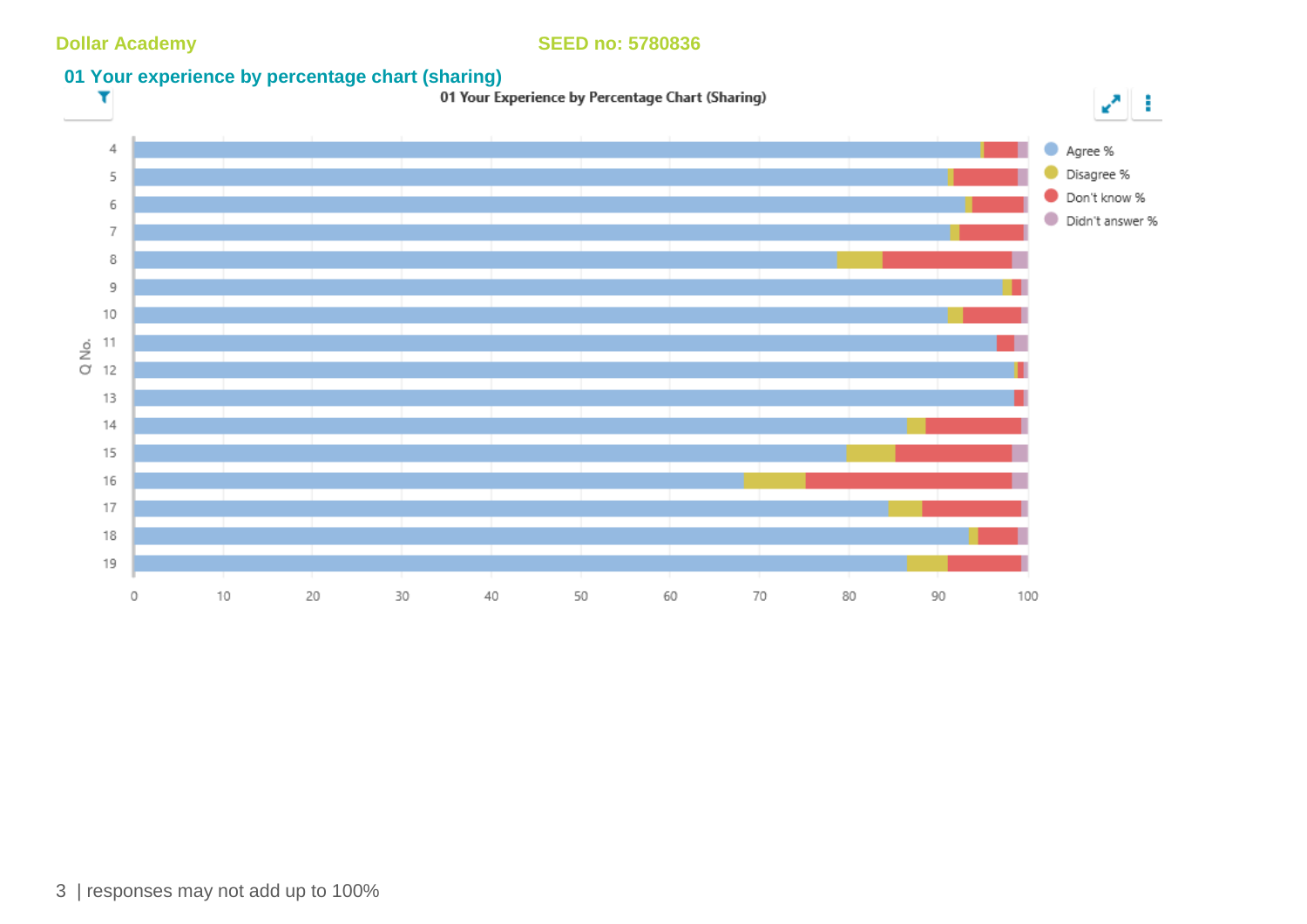### **01 Your experience by percentage 2 (sharing)**

| Q<br>No. | <b>Question</b>                                                    | <b>Response</b><br><b>Count</b> | All of the<br>time % | Some of the<br>time % | Not very<br>often % | Don't<br>know % | Didn't<br>answer % |
|----------|--------------------------------------------------------------------|---------------------------------|----------------------|-----------------------|---------------------|-----------------|--------------------|
| 20       | Other children behave well.                                        | 291                             | 12.03                | 82.47                 | 4.12                | 0.69            | 0.69               |
| 21       | My teachers ask me about what things I want to<br>learn in school. | 291                             | 23.71                | 46.39                 | 24.74               | 4.47            | 0.69               |
| 22       | l enjoy learning at school.                                        | 291                             | 59.11                | 36.43                 | 2.75                | 1.03            | 0.69               |
| 23       | I feel that my work in school is hard enough.                      | 291                             | 45.7                 | 48.8                  | 4.47                | 0.69            | 0.34               |
| 24       | I know who to ask to get help if I find my work<br>too hard.       | 291                             | 87.63                | 9.62                  | 1.37                | 0.69            | 0.69               |
| 25       | I am encouraged by staff to do the best I can.                     | 291                             | 84.88                | 13.4                  | 0.69                | 0.69            | 0.34               |
| 26       | am happy with the quality of teaching in my<br>school.             | 291                             | 89                   | 8.59                  | 0.34                | 1.03            | 1.03               |

# **01 Your experience by percentage chart (sharing)**<br>**11 Your Experience by Percentage 2 Chart (Sharing)**<br>**11 Your Experience by Percentage 2 Chart (Sharing)**



4 | responses may not add up to 100%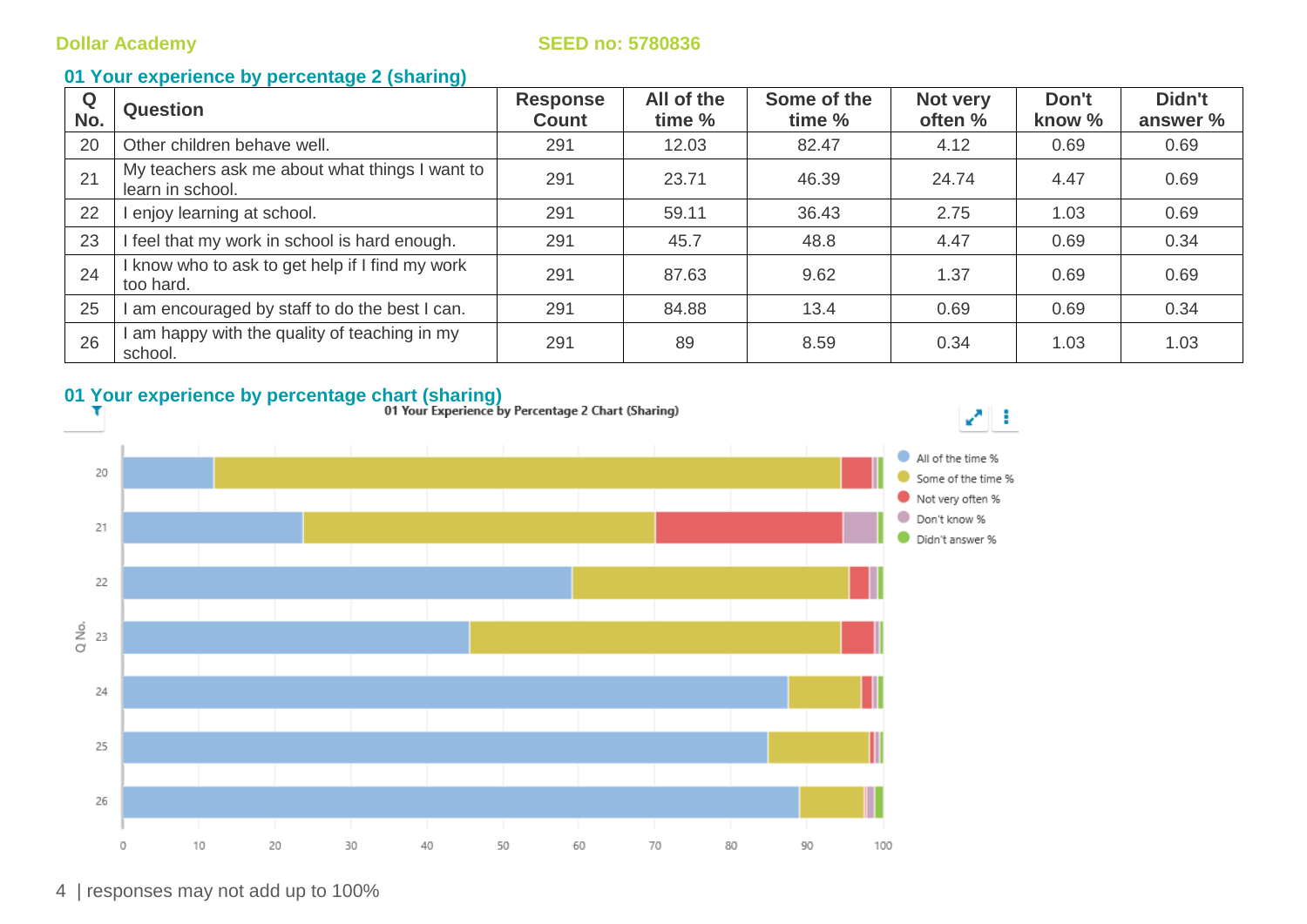### **01 Your experience by percentage (sharing) bullying**

|        | <b>Question</b>                         | <b>Response</b> | <b>Agree</b>  | <b>Disagree</b> | <b>Never</b>               | Didn't   |
|--------|-----------------------------------------|-----------------|---------------|-----------------|----------------------------|----------|
| No.    |                                         | Count           | $\frac{6}{6}$ | $\frac{0}{0}$   | experienced %              | answer % |
| $\sim$ | My school deals well with any bullying. | 291             | 61.86         | 13.06           | $\Omega$ $\Delta$ $\Delta$ | 0.34     |

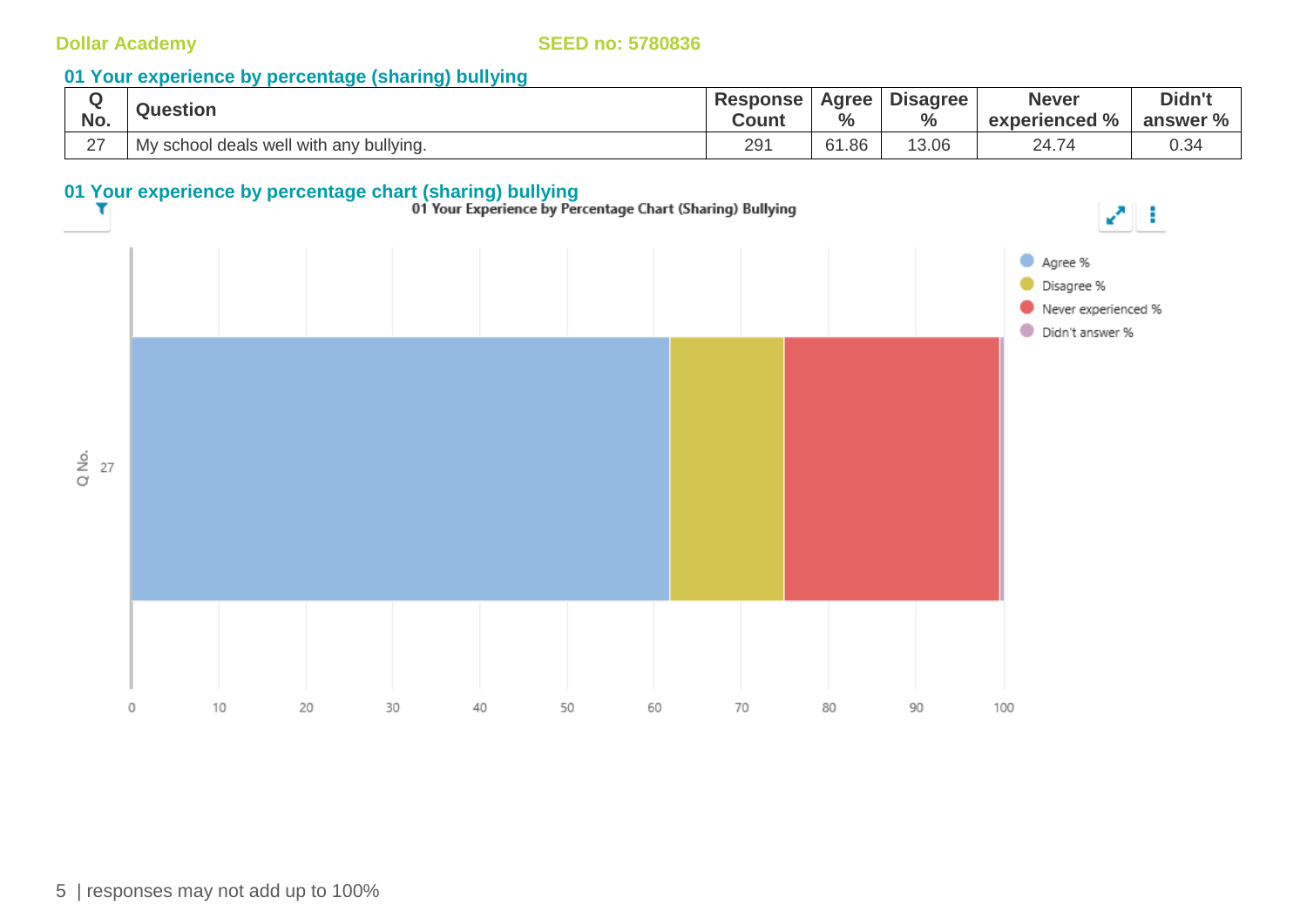# **Questionnaire for young people in secondary stages (02)**

| Q<br>No.        | Question                                                                                                                | <b>Response</b><br>Count | <b>Strongly</b><br>agree % | <b>Agree</b><br>$\%$ | <b>Disagree</b><br>℅ | <b>Strongly</b><br>disagree % | Don't<br>know<br>$\frac{9}{6}$ | Didn't<br>answer<br>$\frac{9}{6}$ |
|-----------------|-------------------------------------------------------------------------------------------------------------------------|--------------------------|----------------------------|----------------------|----------------------|-------------------------------|--------------------------------|-----------------------------------|
| 4               | I feel safe when I am at school.                                                                                        | 594                      | 53.54                      | 44.28                | 0.17                 | 0.17                          | 1.68                           | 0.17                              |
| 5               | My school helps me to feel safe.                                                                                        | 594                      | 45.12                      | 48.99                | 1.85                 | 0.34                          | 3.37                           | 0.34                              |
| $6\phantom{1}6$ | I have someone in my school I can speak to if I am upset<br>or worried about something.                                 | 594                      | 41.58                      | 48.82                | 3.87                 | 0.51                          | 5.05                           | 0.17                              |
| $\overline{7}$  | Staff treat me fairly and with respect.                                                                                 | 594                      | 44.11                      | 49.49                | 2.53                 | 0.67                          | 2.53                           | 0.67                              |
| 8               | Other young people treat me fairly and with respect.                                                                    | 594                      | 27.27                      | 60.61                | 5.72                 | 1.35                          | 4.55                           | 0.51                              |
| 9               | My school helps me to understand and respect other<br>people.                                                           | 594                      | 46.3                       | 48.32                | 2.53                 | 0.17                          | 2.36                           | 0.34                              |
| 10 <sup>°</sup> | My school is helping me to become confident.                                                                            | 594                      | 38.55                      | 46.8                 | 7.91                 | 1.01                          | 5.22                           | 0.51                              |
| 11              | My school teaches me how to lead a healthy lifestyle.                                                                   | 594                      | 27.95                      | 55.56                | 10.44                | 0.84                          | 4.38                           | 0.84                              |
| 12              | There are lots of chances at my school for me to get<br>regular exercise.                                               | 594                      | 56.9                       | 38.89                | 1.68                 | 0.34                          | 1.01                           | 1.18                              |
| 13              | My school offers me the opportunity to take part in<br>activities in school beyond the classroom and timetabled<br>day. | 594                      | 64.14                      | 32.83                | 0.51                 | 0.67                          | 1.01                           | 0.84                              |
| 14              | I have the opportunity to discuss my achievements<br>outwith school with an adult in school who knows me<br>well.       | 594                      | 32.15                      | 48.48                | 8.59                 | 1.18                          | 8.75                           | 0.84                              |
| 15              | My school listens to my views.                                                                                          | 594                      | 22.05                      | 54.04                | 7.91                 | 1.85                          | 13.3                           | 0.84                              |
| 16              | My school takes my views into account.                                                                                  | 594                      | 18.52                      | 44.95                | 13.47                | 2.02                          | 20.2                           | 0.84                              |
| 17              | My homework helps me to understand and improve my<br>work in school.                                                    | 594                      | 27.95                      | 54.88                | 7.58                 | 2.53                          | 5.89                           | 1.18                              |
| 18              | I was given good advice to make choices about taking<br>the subjects that are right for me.                             | 594                      | 36.53                      | 41.92                | 5.39                 | 0.67                          | 12.96                          | 2.53                              |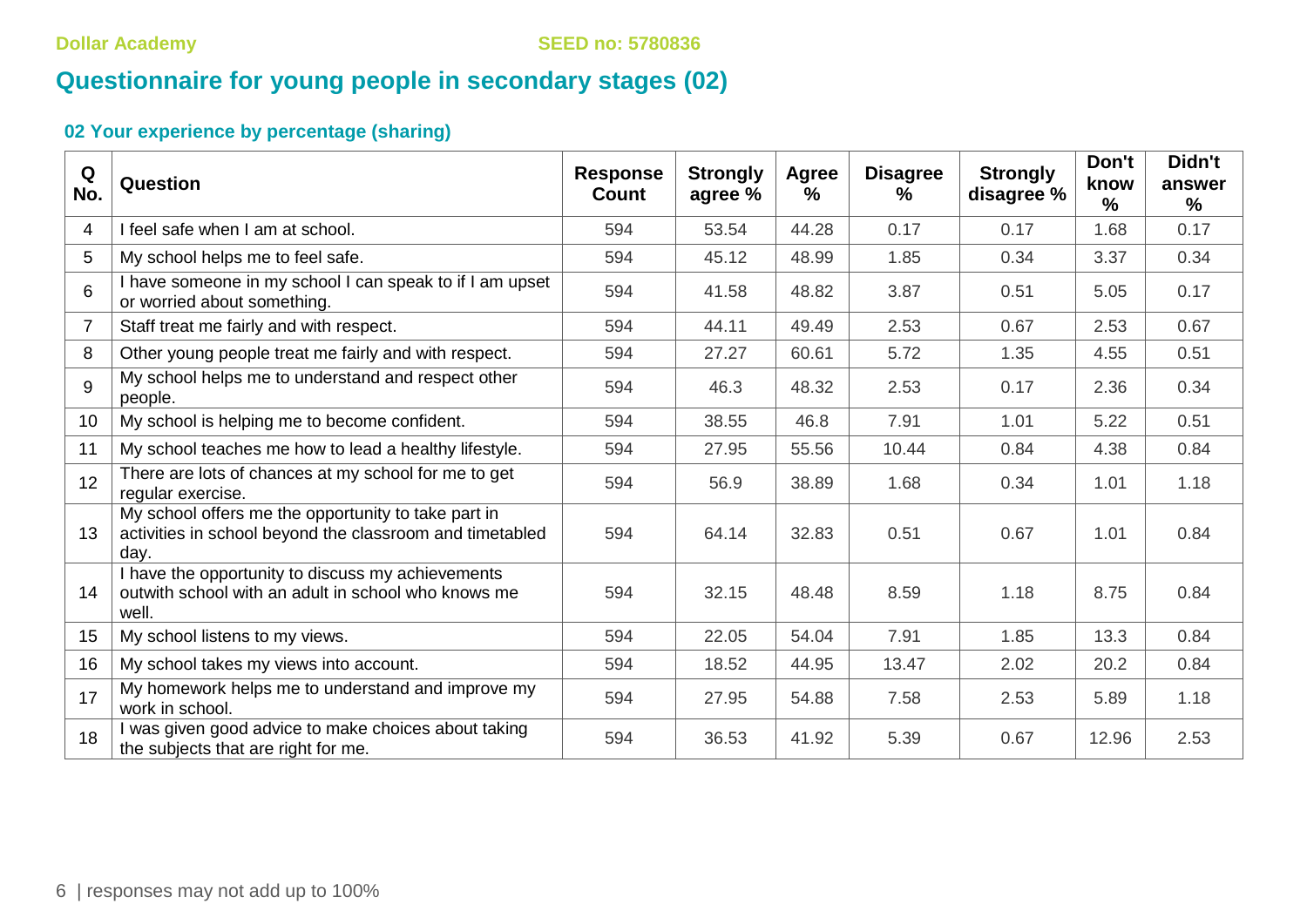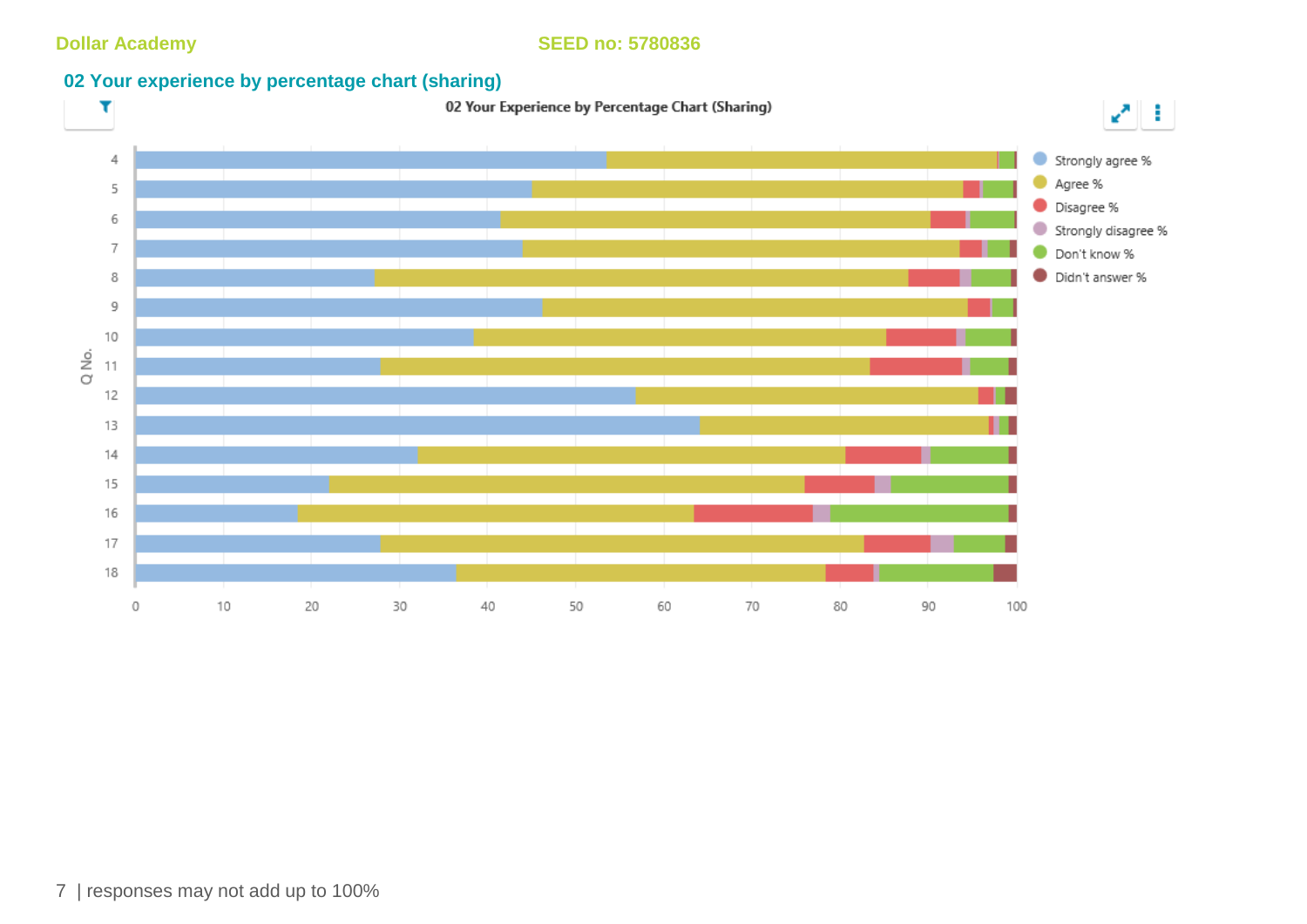| Q<br>No. | <b>Question</b>                                                        | <b>Response</b><br>Count | All of the<br>time % | Some of the<br>time % | Not very<br>often % | Don't<br>know % | Didn't<br>answer % |
|----------|------------------------------------------------------------------------|--------------------------|----------------------|-----------------------|---------------------|-----------------|--------------------|
| 19       | Staff help young people to be responsible for their<br>own behaviour.  | 594                      | 52.02                | 42.59                 | 1.68                | 3.03            | 0.67               |
| 20       | I feel comfortable approaching staff with questions<br>or suggestions. | 594                      | 42.76                | 46.3                  | 8.92                | 1.68            | 0.34               |
| 21       | I am given the opportunity to influence what and<br>how I learn.       | 594                      | 34.34                | 48.48                 | 12.96               | 3.7             | 0.51               |
| 22       | I enjoy learning at school.                                            | 594                      | 41.41                | 51.52                 | 5.72                | 1.01            | 0.34               |
| 23       | I feel that my work in school is hard enough.                          | 594                      | 50.84                | 44.78                 | 3.2                 | 0.84            | 0.34               |
| 24       | I know who to ask to get help if I find my work too<br>hard.           | 594                      | 62.29                | 29.97                 | 3.54                | 2.86            | 1.35               |
| 25       | Staff help me to understand how I am progressing<br>in my school work. | 594                      | 52.36                | 40.91                 | 4.55                | 1.85            | 0.34               |
| 26       | The feedback I receive on my work helps me to<br>improve my learning.  | 594                      | 52.69                | 40.91                 | 4.21                | 1.68            | 0.51               |
| 27       | I am encouraged by staff to do the best I can.                         | 594                      | 70.2                 | 26.09                 | 1.85                | 1.35            | 0.51               |
| 28       | I am happy with the quality of teaching in my<br>school.               | 594                      | 65.49                | 30.64                 | 1.35                | 1.52            | 1.01               |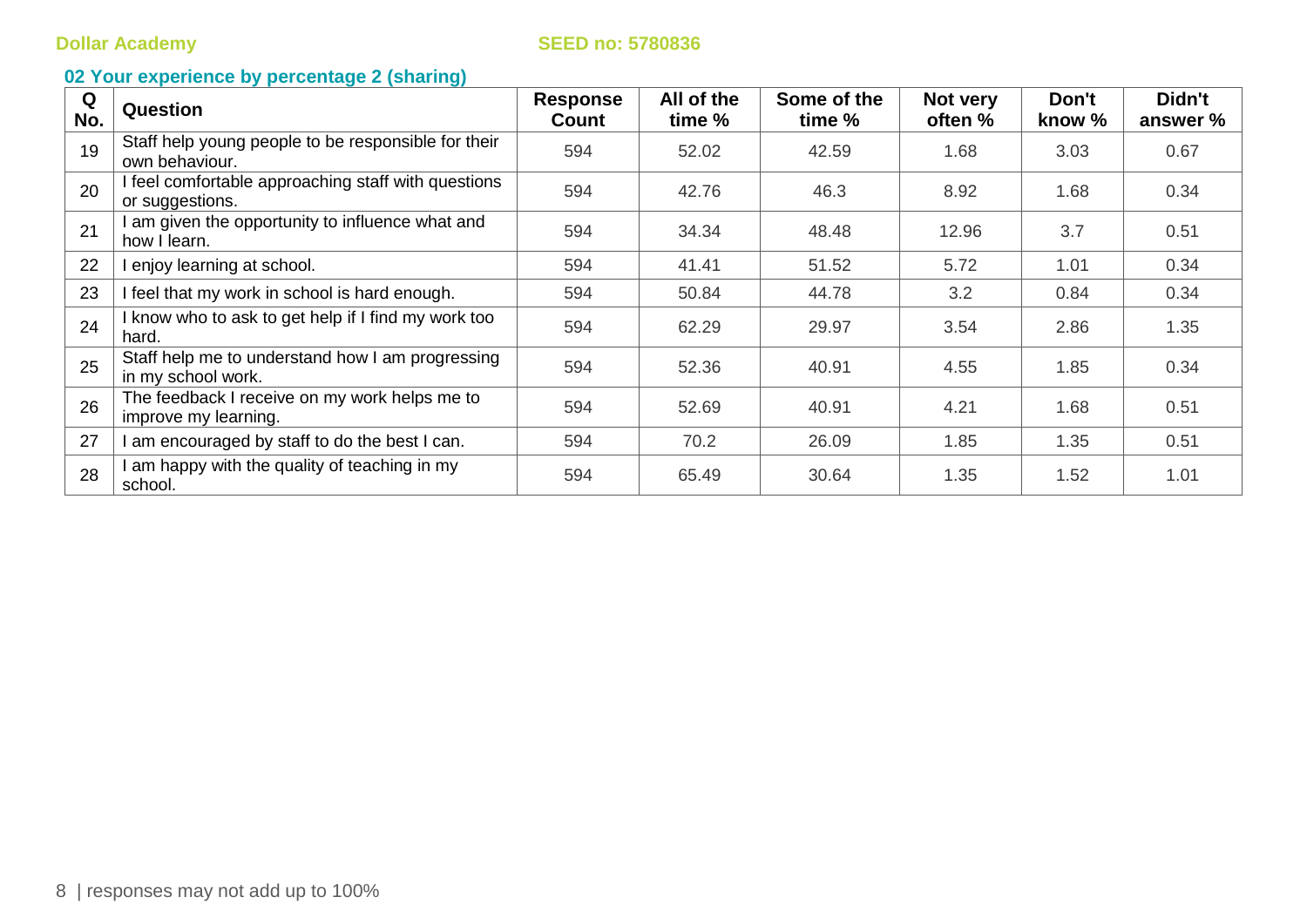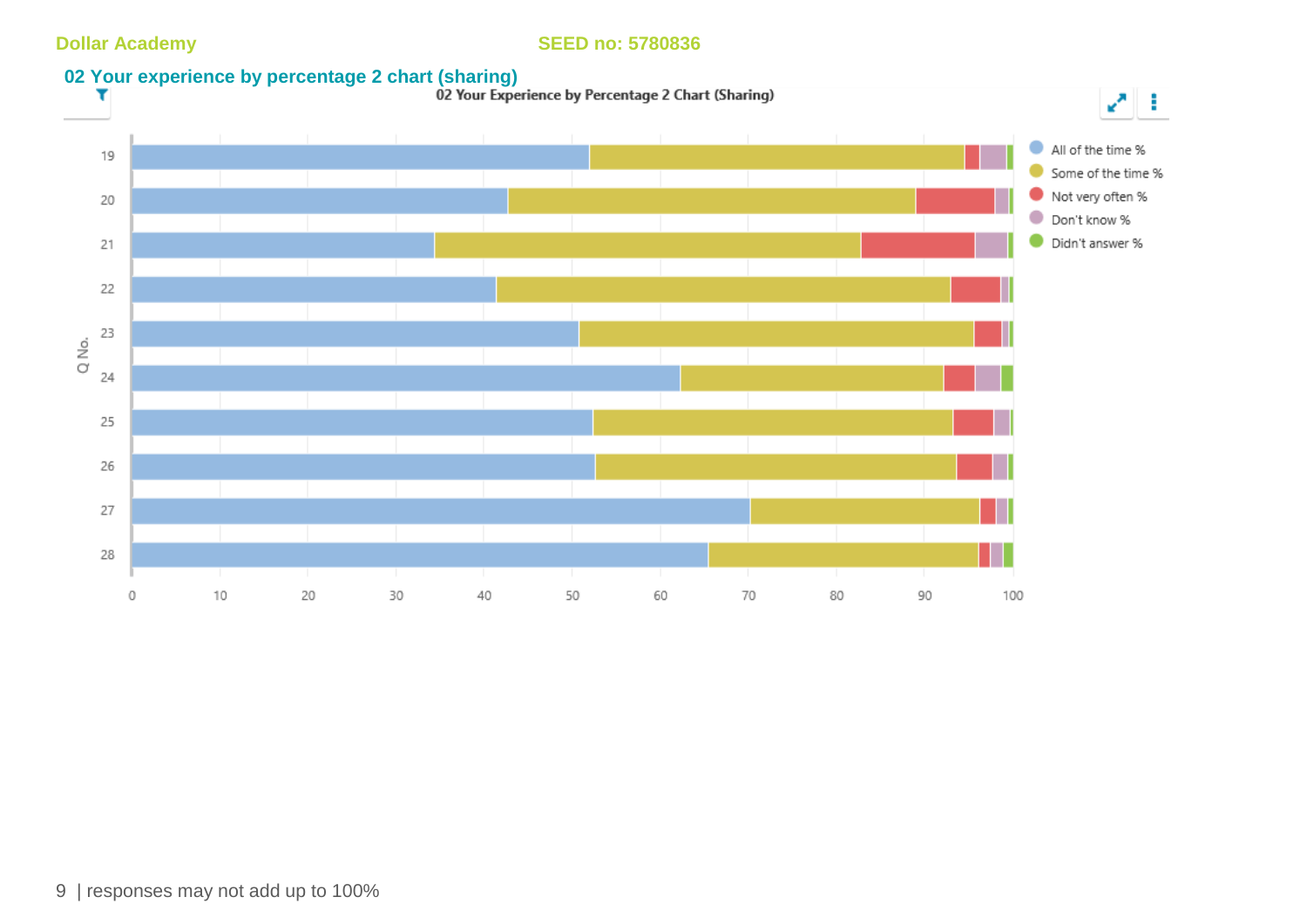### **02 Your experience by percentage (sharing) bullying**

| No. | <b>Question</b>                         | <b>Response</b><br><b>Count</b> | <b>Strongly   Agree  </b><br>agree % | $\frac{0}{0}$ | <b>Disagree</b><br>$\%$ | <b>Strongly</b><br>$\%$ | <b>Never</b><br>disagree   experienced   answer  <br>$\frac{0}{0}$ | Didn't<br>$\%$ |
|-----|-----------------------------------------|---------------------------------|--------------------------------------|---------------|-------------------------|-------------------------|--------------------------------------------------------------------|----------------|
| 29  | My school deals well with any bullying. | 594                             | 21.21                                | 29.8          | 9.76                    | 2.19                    | 36.53                                                              | 0.51           |

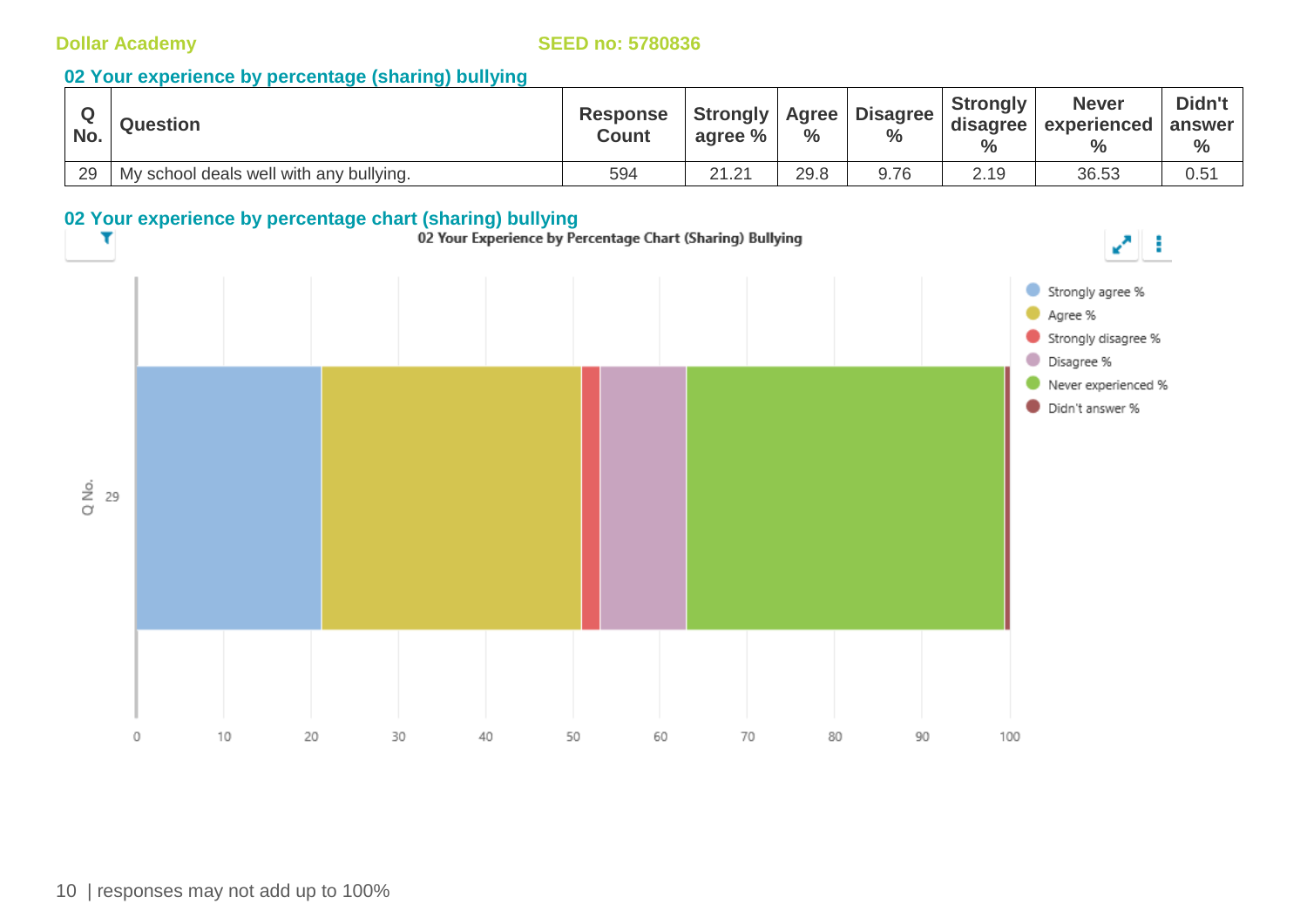### **02 Your experience by percentage (sharing) moved**

| $\sim$<br>w<br>No. | Question                                                                 | <b>Response</b><br>Count | <b>Strongly</b><br>agree % | Agree % | <b>Disagree</b><br>$\frac{0}{0}$ | <b>Strongly</b><br>disagree % | Haven't<br>moved % | Didn't<br>answer % |
|--------------------|--------------------------------------------------------------------------|--------------------------|----------------------------|---------|----------------------------------|-------------------------------|--------------------|--------------------|
| 30                 | I was well supported if I moved to a new<br>school within the last year. | 594                      | 15.82                      | 15.49   | .68                              |                               | 65.32              | 0.67               |

### **02 Your experience by percentage chart (sharing) moved**

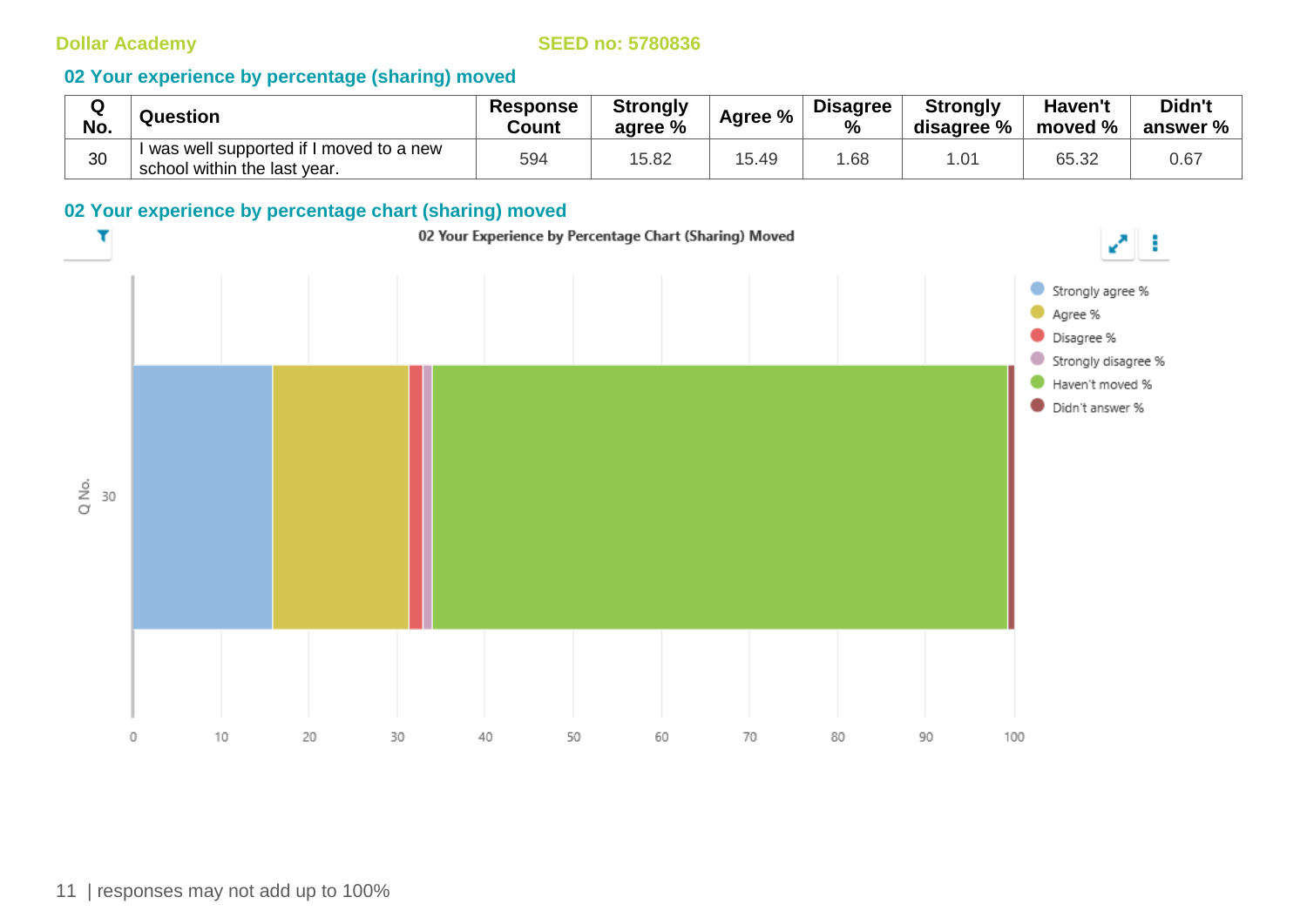| Q<br>No. | <b>Question</b>                                                                 | <b>Response</b><br><b>Count</b> | <b>Strongly</b><br>agree % | <b>Agree</b><br>$\%$ | <b>Disagree</b><br>℅ | <b>Strongly</b><br>disagree % | Didn't<br>answer % |
|----------|---------------------------------------------------------------------------------|---------------------------------|----------------------------|----------------------|----------------------|-------------------------------|--------------------|
| 32       | get on well with most of the other people in the school care<br>accommodation.  | 57                              | 45.61                      | 47.37                | 1.75                 | 1.75                          | 1.75               |
| 33       | I feel safe and well cared for in the school care<br>accommodation.             | 57                              | 45.61                      | 43.86                | 1.75                 | 1.75                          | 5.26               |
| 34       | get help when I need it in the school care accommodation.                       | 57                              | 49.12                      | 43.86                | 0.00                 | 1.75                          | 1.75               |
| 35       | My privacy is respected when washing, showering and<br>changing.                | 57                              | 36.84                      | 43.86                | 8.77                 | 3.51                          | 1.75               |
| 36       | My personal belongings are safe in the school care<br>accommodation.            | 57                              | 28.07                      | 49.12                | 8.77                 | 3.51                          | 3.51               |
| 37       | The baths, showers and toilets are kept clean.                                  | 57                              | 40.35                      | 43.86                | 8.77                 | 1.75                          | 1.75               |
| 38       | I have a say in how to make the school care accommodation<br>experience better. | 57                              | 31.58                      | 42.11                | 5.26                 | 1.75                          | 1.75               |
| 39       | can make and receive phone calls from my family in private.                     | 57                              | 45.61                      | 40.35                | 0.00                 | 5.26                          | 1.75               |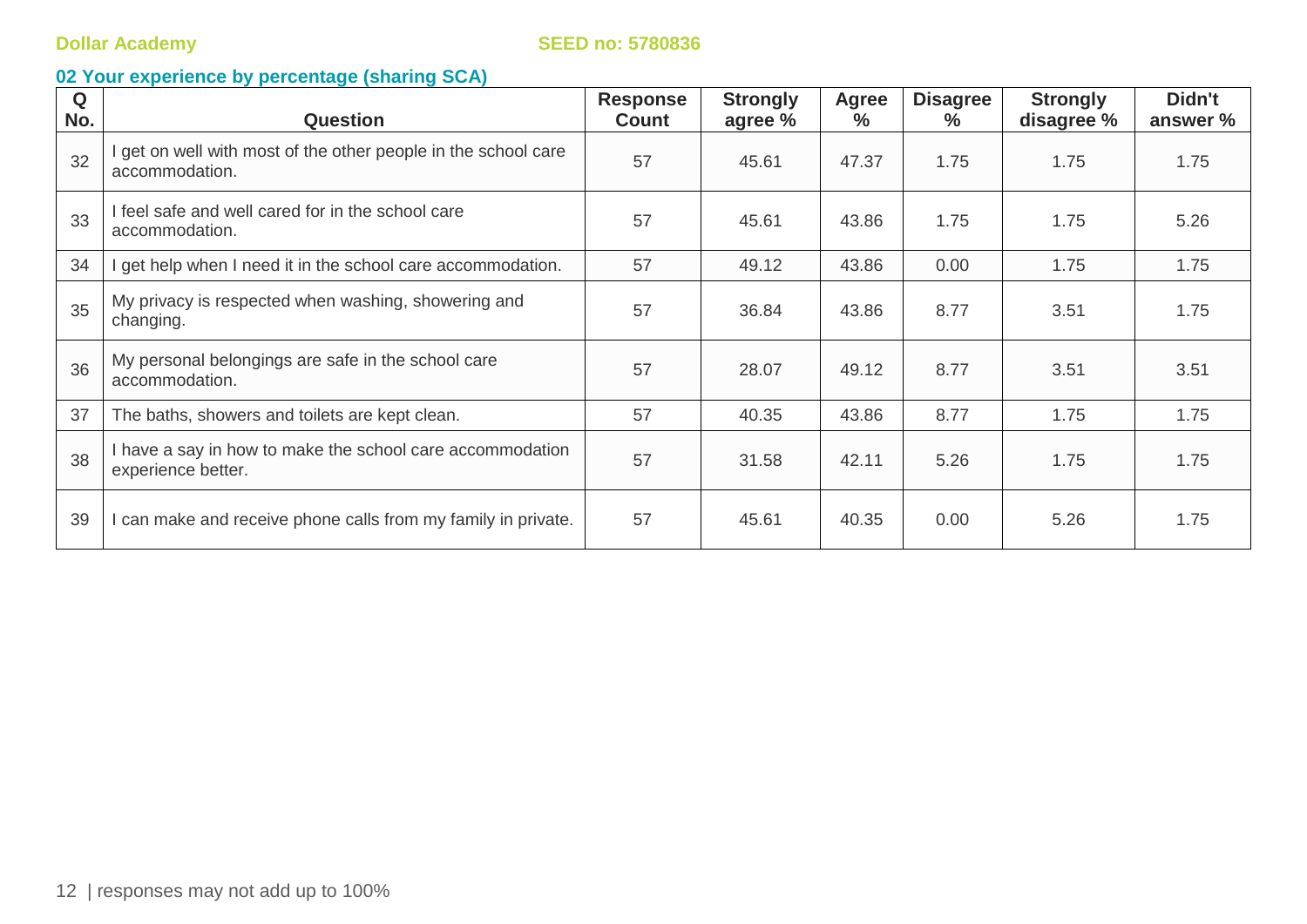

13 | responses may not add up to 100%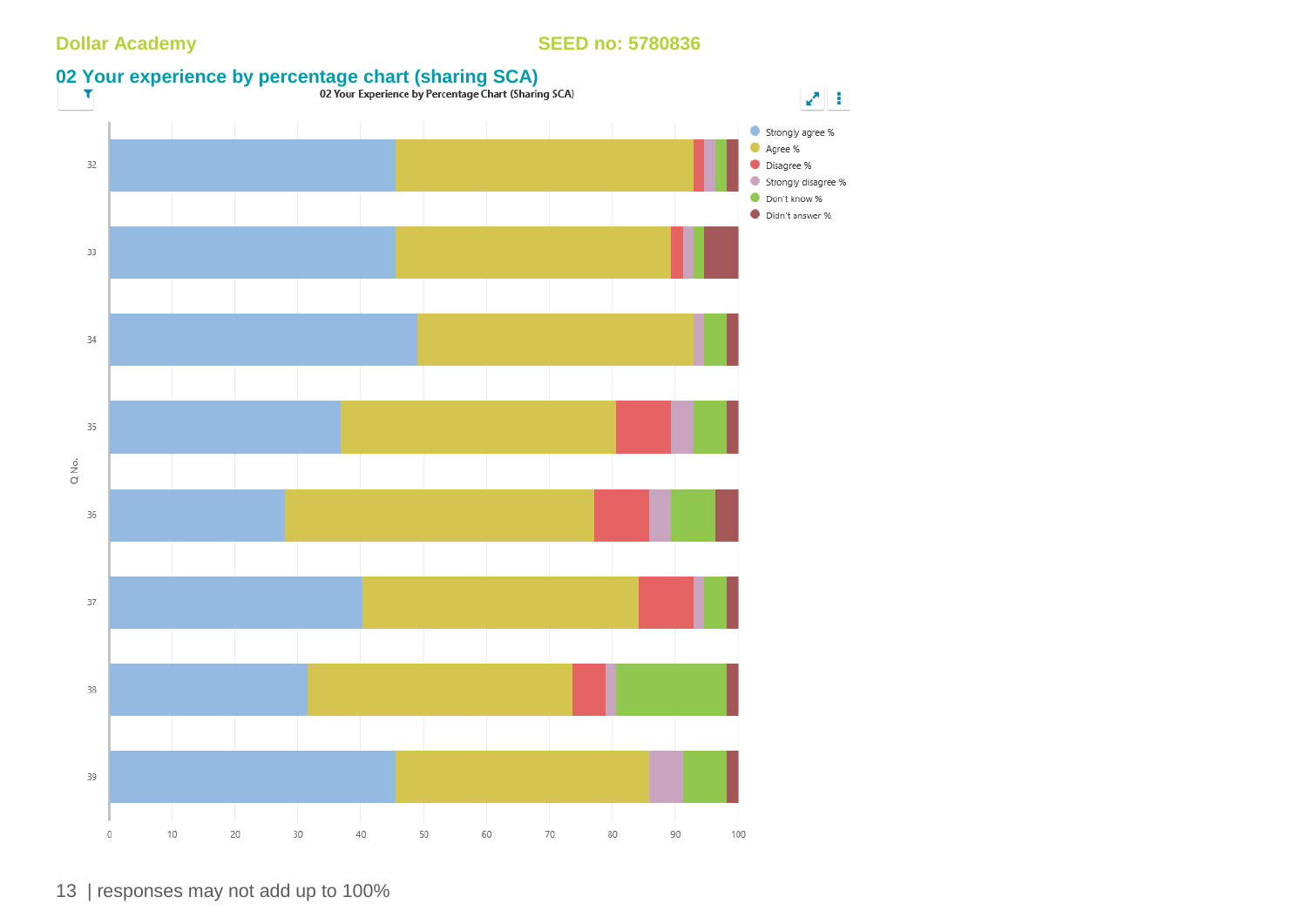# **Questionnaire for parents/carers of children in primary stages (04)**

| Q<br>No.       | Question                                                                                                                                       | <b>Response</b><br><b>Count</b> | <b>Strongly</b><br>agree % | <b>Agree</b><br>$\%$ | <b>Disagree</b><br>$\%$ | <b>Strongly</b><br>disagree<br>$\%$ | Don't<br>know<br>$\frac{9}{6}$ | Didn't<br>answer<br>$\%$ |
|----------------|------------------------------------------------------------------------------------------------------------------------------------------------|---------------------------------|----------------------------|----------------------|-------------------------|-------------------------------------|--------------------------------|--------------------------|
| 4              | My child likes being at this school.                                                                                                           | 129                             | 81.4                       | 16.28                | 0.78                    | 0.78                                | 0.00                           | 0.78                     |
| 5              | Staff treat my child fairly and with respect.                                                                                                  | 129                             | 75.19                      | 20.16                | 1.55                    | 0.78                                | 1.55                           | 0.78                     |
| 6              | I feel that my child is safe at the school.                                                                                                    | 129                             | 74.42                      | 21.71                | 1.55                    | 0.78                                | 0.78                           | 0.78                     |
| $\overline{7}$ | The school helps my child to feel confident.                                                                                                   | 129                             | 76.74                      | 18.6                 | 2.33                    | 0.78                                | 1.55                           | 0.00                     |
| 8              | I feel staff really know my child as an individual.                                                                                            | 129                             | 78.29                      | 16.28                | 3.1                     | 0.78                                | 1.55                           | 0.00                     |
| 9              | My child finds their learning activities hard enough.                                                                                          | 129                             | 55.04                      | 35.66                | 7.75                    | 1.55                                | 0.00                           | 0.00                     |
| 10             | My child receives the help he/she needs to do well.                                                                                            | 129                             | 67.44                      | 29.46                | 0.78                    | 0.78                                | 0.78                           | 0.78                     |
| 11             | My child is encouraged by the school to be healthy and take<br>regular exercise.                                                               | 129                             | 72.09                      | 24.81                | 0.78                    | 0.78                                | 0.78                           | 0.78                     |
| 12             | The school supports my child's emotional wellbeing.                                                                                            | 129                             | 57.36                      | 33.33                | 1.55                    | 2.33                                | 4.65                           | 0.78                     |
| 13             | My child is making good progress at the school.                                                                                                | 129                             | 73.64                      | 23.26                | 1.55                    | 0.78                                | 0.78                           | 0.00                     |
| 14             | I receive helpful, regular feedback about how my child is<br>learning and developing e.g. informal feedback, reports and<br>learning profiles. | 129                             | 51.16                      | 43.41                | 3.1                     | 1.55                                | 0.78                           | 0.00                     |
| 15             | The information I receive about how my child is doing reaches<br>me at the right time.                                                         | 129                             | 44.96                      | 45.74                | 5.43                    | 0.78                                | 3.1                            | 0.00                     |
| 16             | I understand how my child's progress is assessed.                                                                                              | 129                             | 39.53                      | 48.06                | 7.75                    | 2.33                                | 2.33                           | 0.00                     |
| 17             | The school gives me advice on how to support my child's<br>learning at home.                                                                   | 129                             | 40.31                      | 51.16                | 5.43                    | 1.55                                | 1.55                           | 0.00                     |
| 18             | The school organises activities where my child and I can learn<br>together.                                                                    | 129                             | 28.68                      | 30.23                | 23.26                   | 5.43                                | 12.4                           | 0.00                     |
| 19             | The school takes my views into account when making changes.                                                                                    | 129                             | 20.16                      | 34.11                | 13.95                   | 3.88                                | 27.13                          | 0.78                     |
| 20             | I feel comfortable approaching the school with questions,<br>suggestions and/or a problem.                                                     | 129                             | 63.57                      | 29.46                | 3.88                    | 1.55                                | 0.78                           | 0.78                     |
| 21             | I feel encouraged to be involved in the work of the Parent<br>Council and/or parent association.                                               | 129                             | 22.48                      | 34.88                | 20.93                   | 3.1                                 | 18.6                           | 0.00                     |
| 22             | I am kept informed about the work of the Parent Council and/or<br>parent association.                                                          | 129                             | 20.16                      | 40.31                | 20.93                   | 3.88                                | 14.73                          | 0.00                     |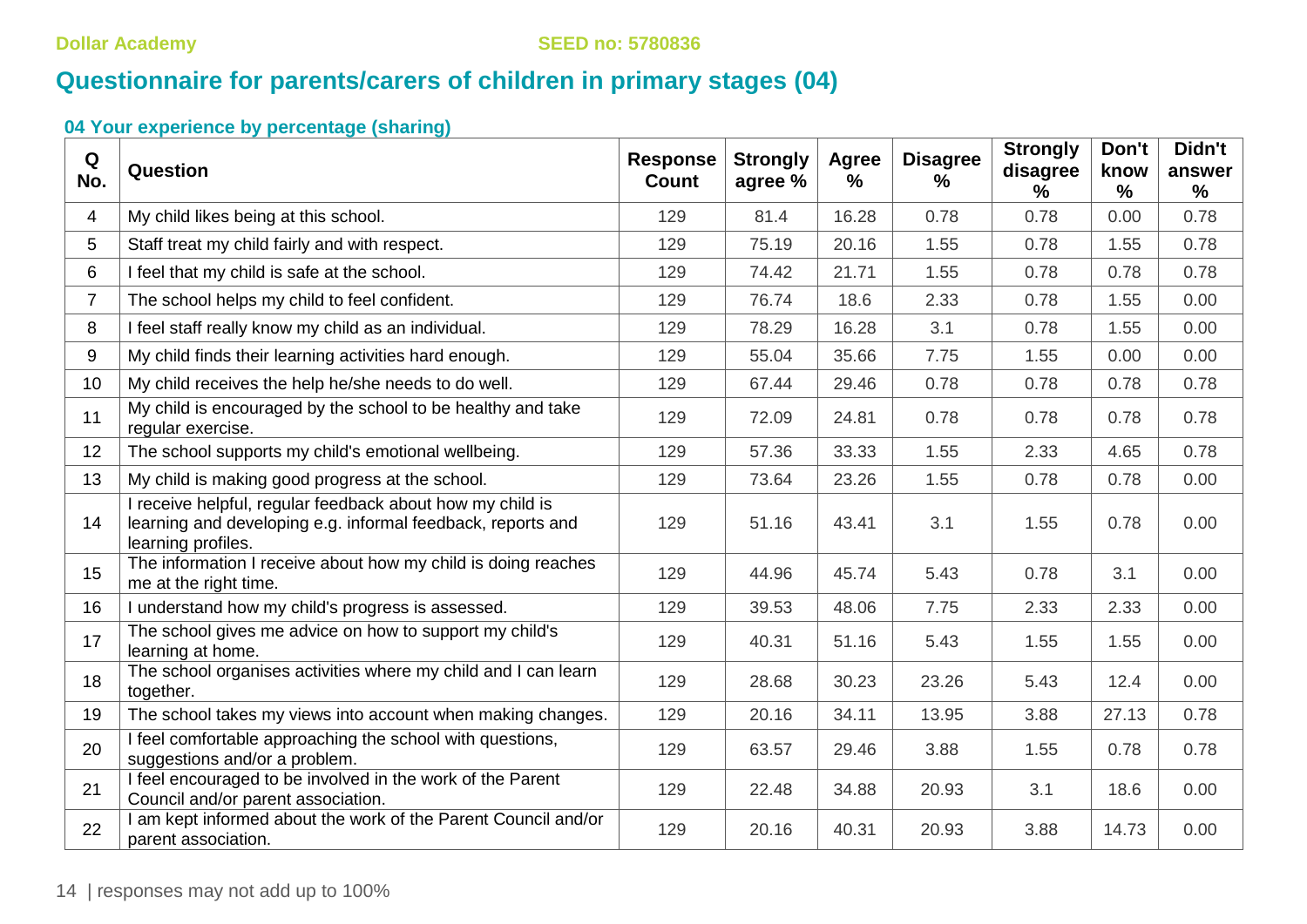| Q<br>No. | <b>Question (cont.)</b>                                      | Response  <br><b>Count</b> | <b>Strongly</b><br>agree % | Agree<br>% | <b>Disagree</b><br>$\%$ | <b>Strongly</b><br>disagree<br>$\%$ | Don't<br>know<br>% | Didn't<br>answer<br>% |
|----------|--------------------------------------------------------------|----------------------------|----------------------------|------------|-------------------------|-------------------------------------|--------------------|-----------------------|
| 23       | am satisfied with the quality of teaching in the school.     | 129                        | 72.09                      | 25.58      | 1.55                    | 0.00                                | 0.78               | 0.00                  |
| 24       | The school is well led and managed.                          | 129                        | 64.34                      | 27.91      | 3.88                    | 0.78                                | 3.1                | 0.00                  |
| 25       | The school encourages children to treat others with respect. | 129                        | 69.77                      | 24.81      | 2.33                    | 0.78                                | .55                | 0.78                  |
| 26       | would recommend the school to other parents.                 | 129                        | 75.19                      | 17.83      | 0.78                    | 0.78                                | 4.65               | 0.78                  |
| -27      | Overall, I am satisfied with the school.                     | 129                        | 75.19                      | 21.71      | 2.33                    | 0.00                                | 0.78               | 0.00                  |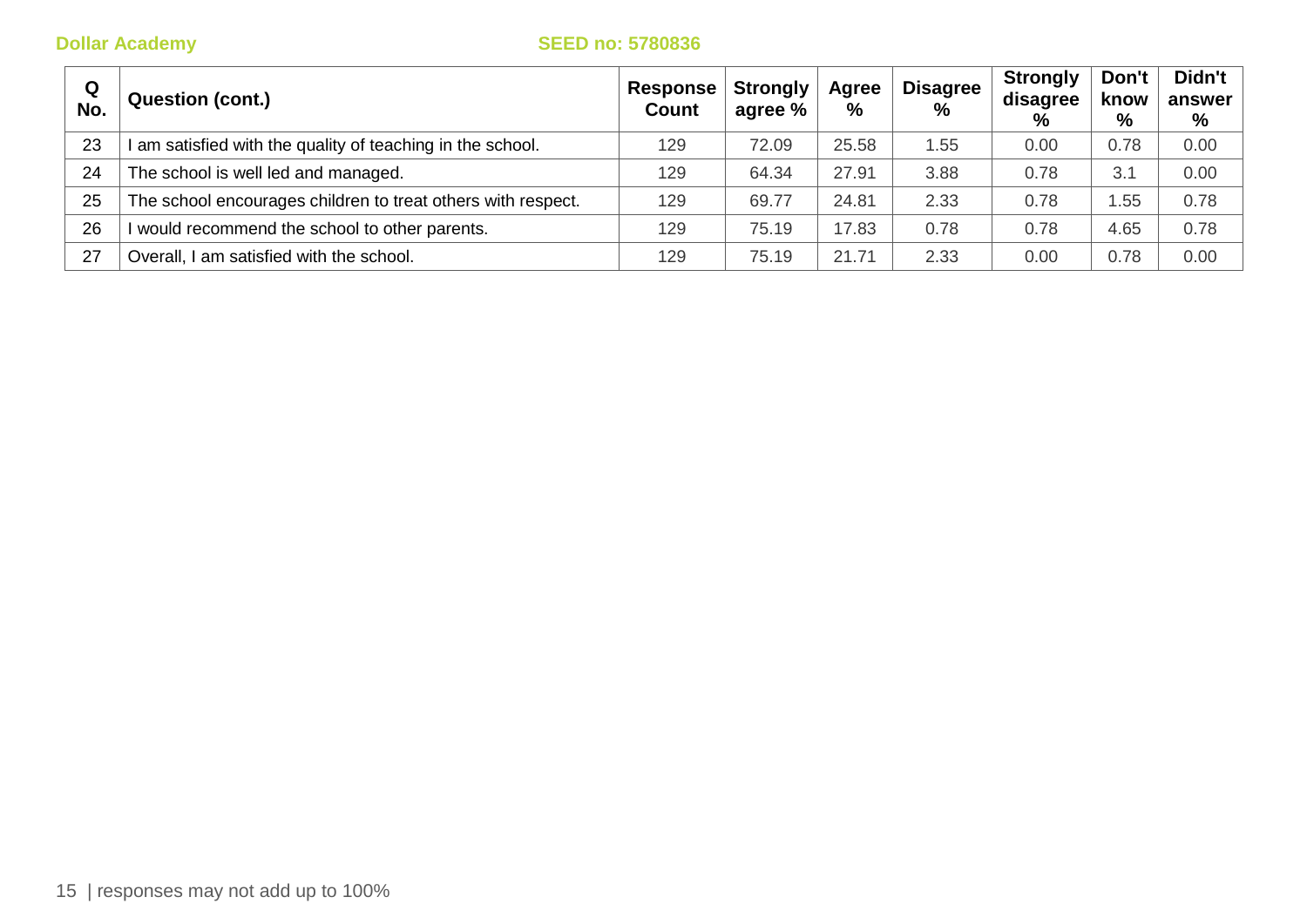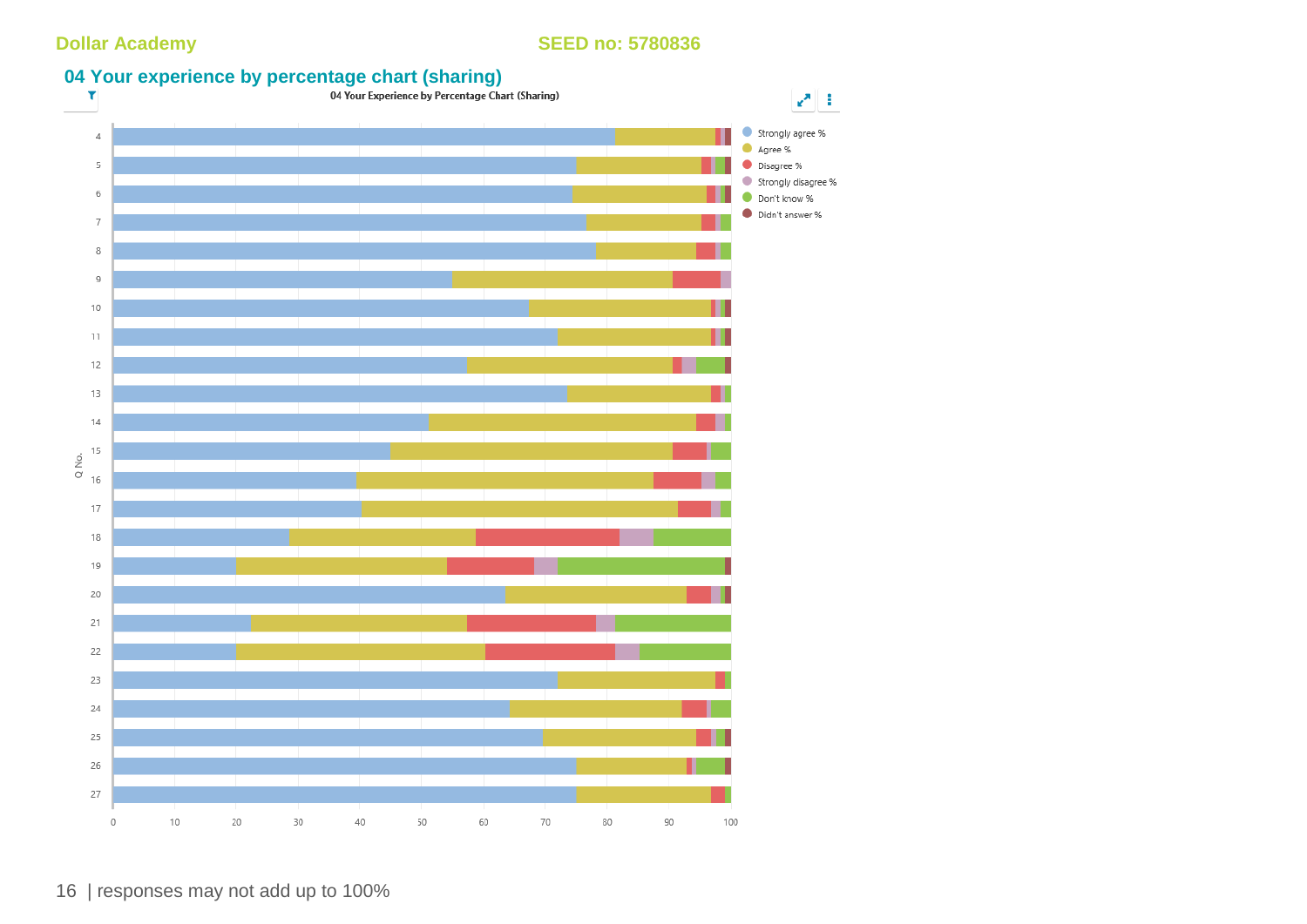### **04 Your experience by percentage (sharing) bullying**

|     | Question                                 | Response | <b>Strongly</b> | Agree | <b>Disagree</b> | <b>Strongly</b> | <b>Never</b>                | Didn't   |
|-----|------------------------------------------|----------|-----------------|-------|-----------------|-----------------|-----------------------------|----------|
| No. |                                          | Count    | agree %         | $\%$  | %               | disagree %      | $^{\circ}$ experienced $\%$ | answer % |
| 28  | The school deals well with any bullying. | 129      | 27<br>21.IJ     | 26.36 | 10.85           | 3.88            | 31.01                       |          |

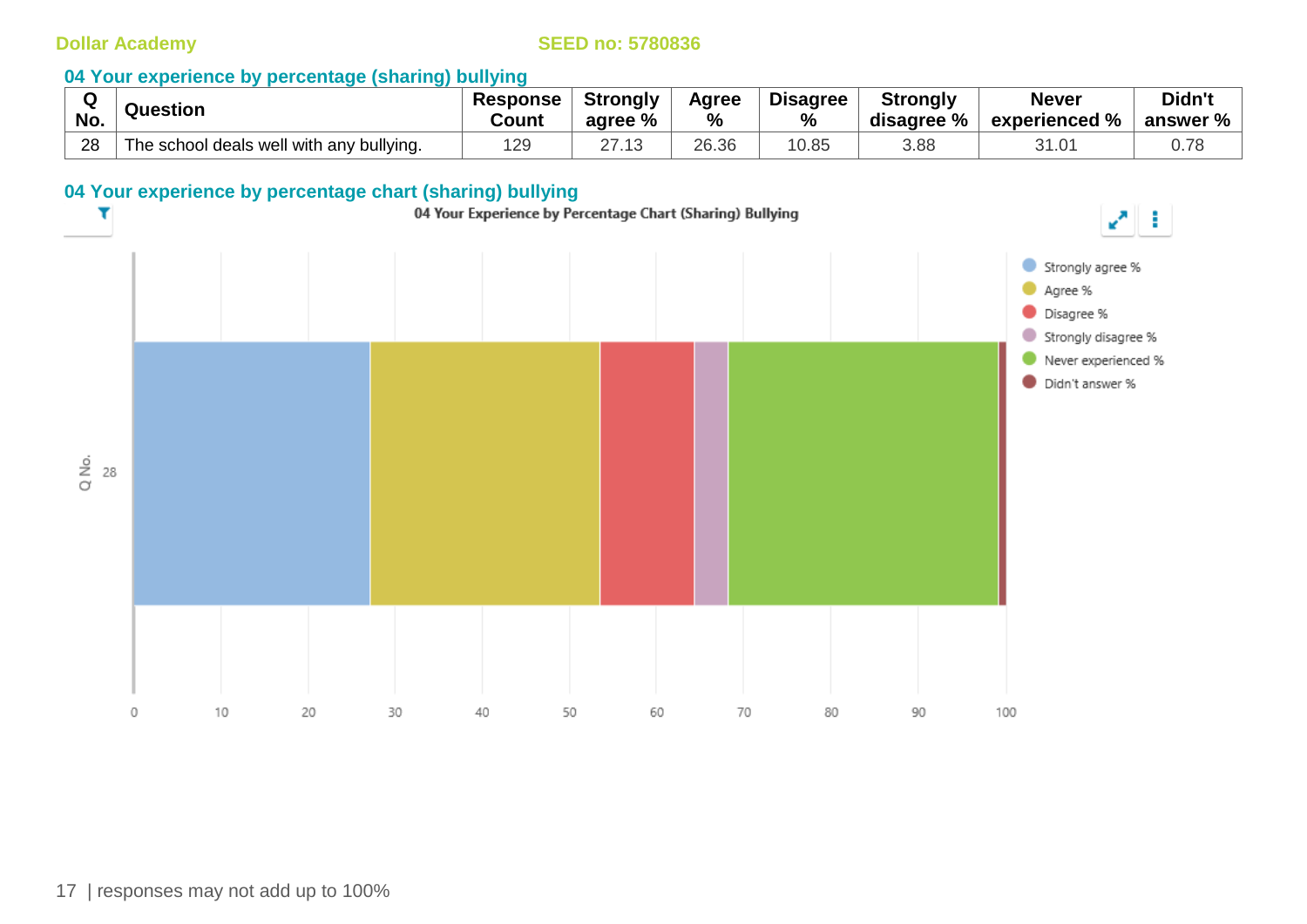| No. | Question                                                                           | <b>Response</b><br>Count | <b>Strongly</b><br>agree % | Agree<br>% | <b>Disagree</b><br>% | <b>Strongly</b><br>disagree % | Hasn't<br>Moved % | Didn't<br>answer % |
|-----|------------------------------------------------------------------------------------|--------------------------|----------------------------|------------|----------------------|-------------------------------|-------------------|--------------------|
| 29  | My child was well supported if they moved to a<br>new school within the last year. | 129                      | 16.28                      | 3.88       | 0.78                 | .55                           | '.52              | 0.00               |

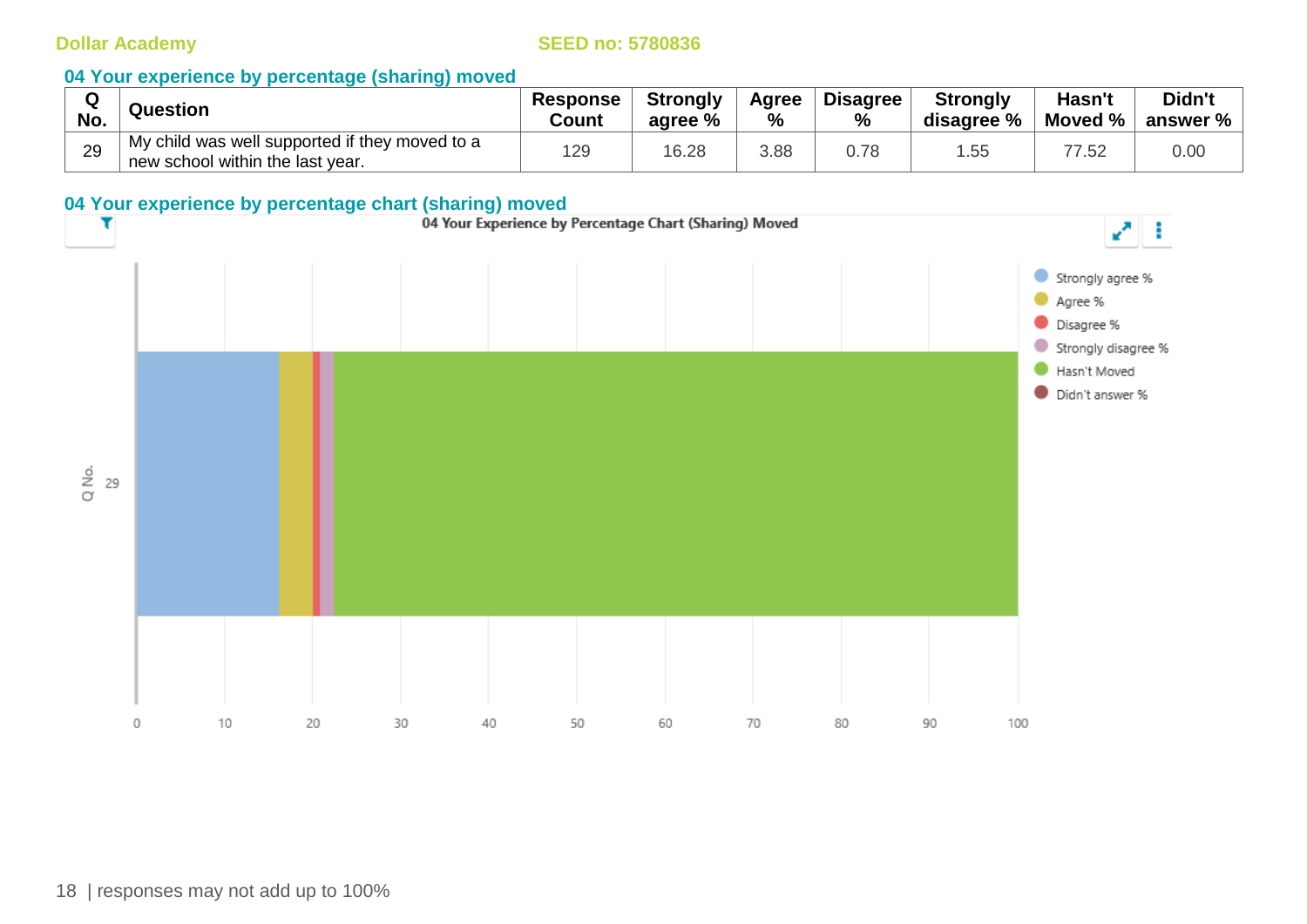| Q<br>No. | <b>Question</b>                                                                              | <b>Response</b><br><b>Count</b> | <b>Strongly</b><br>agree % | <b>Agree</b><br>$\%$ | <b>Disagree</b><br>℅ | <b>Strongly</b><br>disagree % | Didn't<br>answer % |
|----------|----------------------------------------------------------------------------------------------|---------------------------------|----------------------------|----------------------|----------------------|-------------------------------|--------------------|
| 31       | Staff alert me as soon as possible if they have any<br>concerns about my child.              | 3                               | 100                        | 0.00                 | 0.00                 | 0.00                          | 0.00               |
| 32       | Staff consult me about important decisions to do with<br>my child's welfare.                 | 3                               | 100                        | 0.00                 | 0.00                 | 0.00                          | 0.00               |
| 33       | I feel comfortable approaching the school with<br>questions, suggestions and/or a problem.   | 3                               | 66.67                      | 33.33                | 0.00                 | 0.00                          | 0.00               |
| 34       | Parents and carers are welcomed when they visit the<br>school care accommodation.            | 3                               | 100                        | 0.00                 | 0.00                 | 0.00                          | 0.00               |
| 35       | I receive helpful information about how my child is<br>settling in.                          | 3                               | 100                        | 0.00                 | 0.00                 | 0.00                          | 0.00               |
| 36       | My child and I can contact each other in private.                                            | 3                               | 66.67                      | 33.33                | 0.00                 | 0.00                          | 0.00               |
| 37       | I feel staff really know my child as an individual.                                          | 3                               | 100                        | 0.00                 | 0.00                 | 0.00                          | 0.00               |
| 38       | The school takes account of my views on the school<br>care accomodation when making changes. | 3                               | 33.33                      | 0.00                 | 0.00                 | 0.00                          | 0.00               |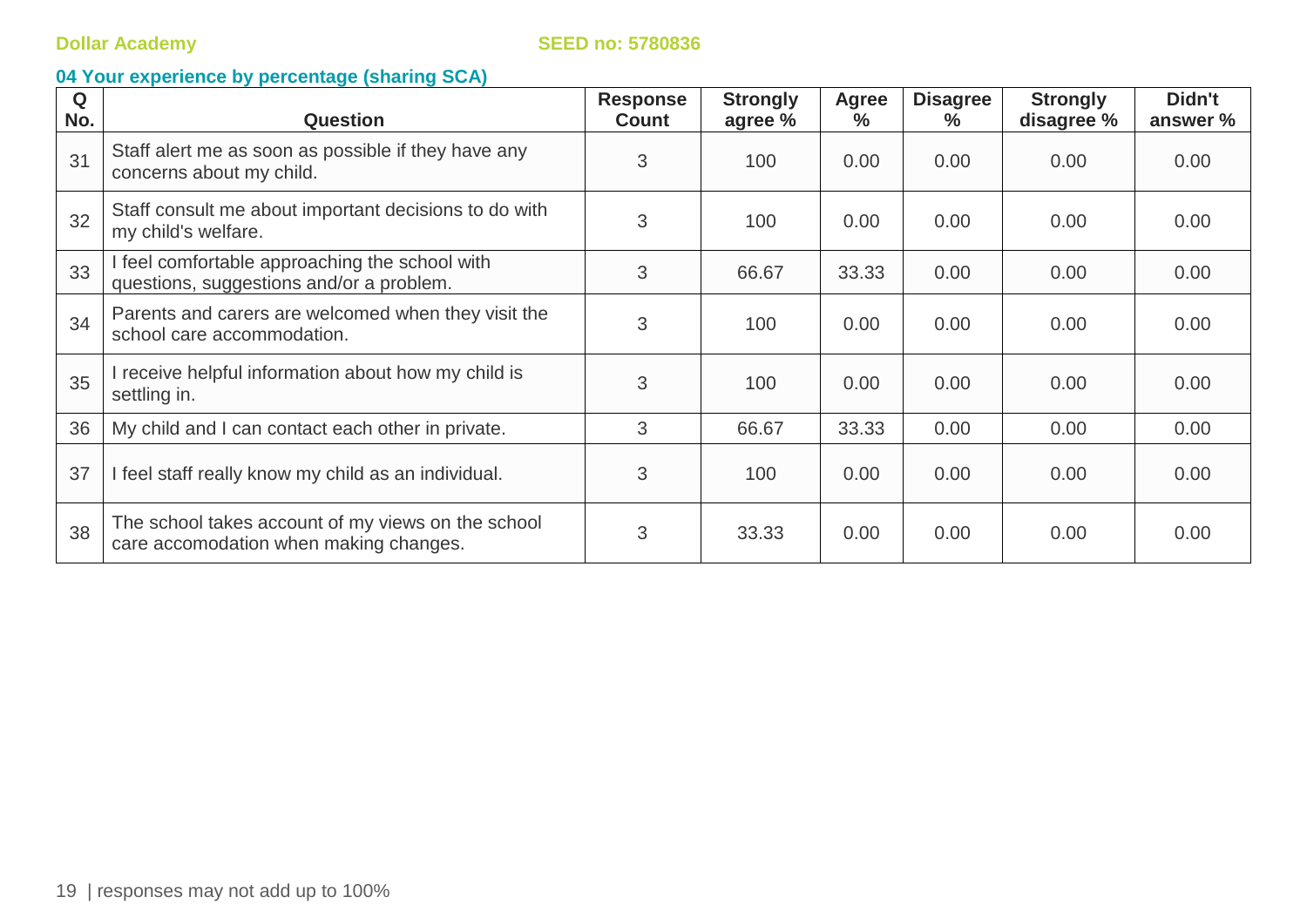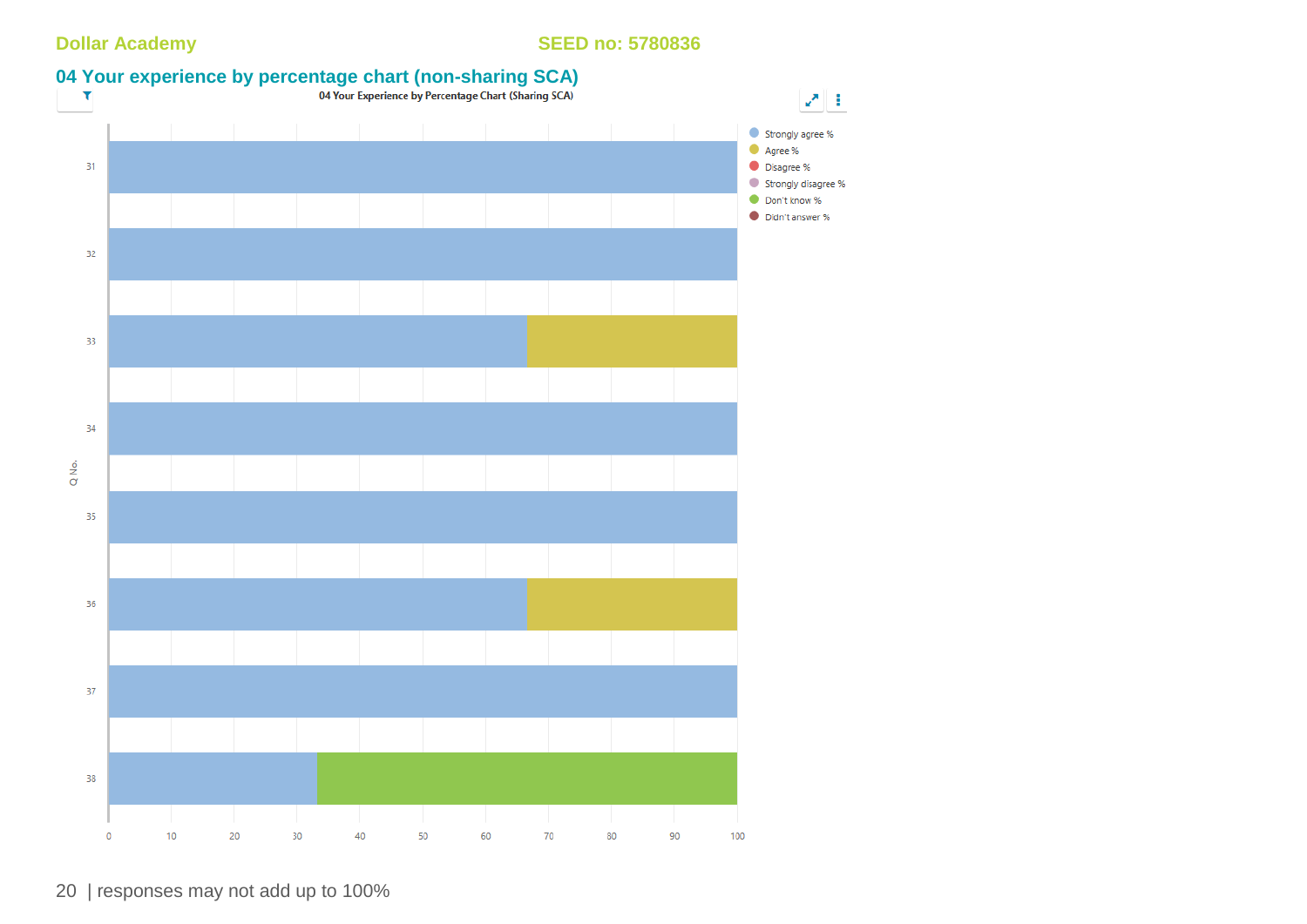# **Questionnaire for parents/carers of children in secondary stages (05)**

| Q<br>No.                | Question                                                                                                                                       | <b>Response</b><br><b>Count</b> | <b>Strongly</b><br>agree % | <b>Agree</b><br>$\frac{0}{0}$ | <b>Disagree</b><br>$\%$ | <b>Strongly</b><br>disagree<br>℅ | Don't<br>know<br>$\frac{9}{6}$ | Didn't<br>answer<br>% |
|-------------------------|------------------------------------------------------------------------------------------------------------------------------------------------|---------------------------------|----------------------------|-------------------------------|-------------------------|----------------------------------|--------------------------------|-----------------------|
| $\overline{\mathbf{4}}$ | My child likes being at this school.                                                                                                           | 280                             | 74.29                      | 23.93                         | 0.71                    | 0.71                             | 0.00                           | 0.36                  |
| 5                       | Staff treat my child fairly and with respect.                                                                                                  | 280                             | 70.71                      | 27.5                          | 0.71                    | 0.36                             | 0.36                           | 0.36                  |
| 6                       | I feel that my child is safe at the school.                                                                                                    | 280                             | 83.93                      | 14.29                         | 0.36                    | 0.36                             | 0.71                           | 0.36                  |
| $\overline{7}$          | The school helps my child to feel confident.                                                                                                   | 280                             | 67.86                      | 26.43                         | 3.21                    | 0.36                             | 1.43                           | 0.71                  |
| 8                       | I feel staff really know my child as an individual.                                                                                            | 280                             | 58.57                      | 33.21                         | 3.21                    | 1.07                             | 3.57                           | 0.36                  |
| 9                       | My child finds their learning activities hard enough.                                                                                          | 280                             | 46.07                      | 47.14                         | 2.86                    | 2.5                              | 1.07                           | 0.36                  |
| 10                      | My child receives the help he/she needs to do well.                                                                                            | 280                             | 56.79                      | 38.57                         | 1.79                    | 0.36                             | 1.43                           | 1.07                  |
| 11                      | My child is encouraged by the school to be healthy and take<br>regular exercise.                                                               | 280                             | 61.43                      | 28.21                         | 6.43                    | 1.07                             | 1.79                           | 1.07                  |
| 12                      | The school supports my child's emotional wellbeing.                                                                                            | 280                             | 44.64                      | 43.21                         | 3.57                    | 1.07                             | 6.79                           | 0.71                  |
| 13                      | My child is making good progress at the school.                                                                                                | 280                             | 65.71                      | 30                            | 2.14                    | 0.71                             | 1.07                           | 0.36                  |
| 14                      | My child was well supported to make choices about taking the<br>subjects that are right for them.                                              | 280                             | 55.36                      | 30.36                         | 4.29                    | 0.36                             | 8.21                           | 1.43                  |
| 15                      | I receive helpful, regular feedback about how my child is<br>learning and developing e.g. informal feedback, reports and<br>learning profiles. | 280                             | 40.36                      | 45.36                         | 10                      | 2.5                              | 0.71                           | 1.07                  |
| 16                      | The information I receive about how my child is doing reaches<br>me at the right time.                                                         | 280                             | 41.43                      | 46.07                         | 7.86                    | 2.5                              | 1.07                           | 1.07                  |
| 17                      | I understand how my child's progress is assessed.                                                                                              | 280                             | 41.79                      | 44.64                         | 8.21                    | 1.79                             | 2.86                           | 0.71                  |
| 18                      | The school gives me advice on how to support my child's<br>learning at home.                                                                   | 280                             | 25.36                      | 49.64                         | 16.07                   | 4.29                             | 3.93                           | 0.71                  |
| 19                      | The school organises activities where my child and I can learn<br>together.                                                                    | 280                             | 12.86                      | 27.14                         | 29.29                   | 6.79                             | 22.5                           | 1.43                  |
| 20                      | The school takes my views into account when making changes.                                                                                    | 280                             | 16.43                      | 35.36                         | 13.57                   | 6.07                             | 27.14                          | 1.43                  |
| 21                      | I feel comfortable approaching the school with questions,<br>suggestions and/or a problem.                                                     | 280                             | 59.64                      | 31.43                         | 3.57                    | 3.57                             | 1.43                           | 0.36                  |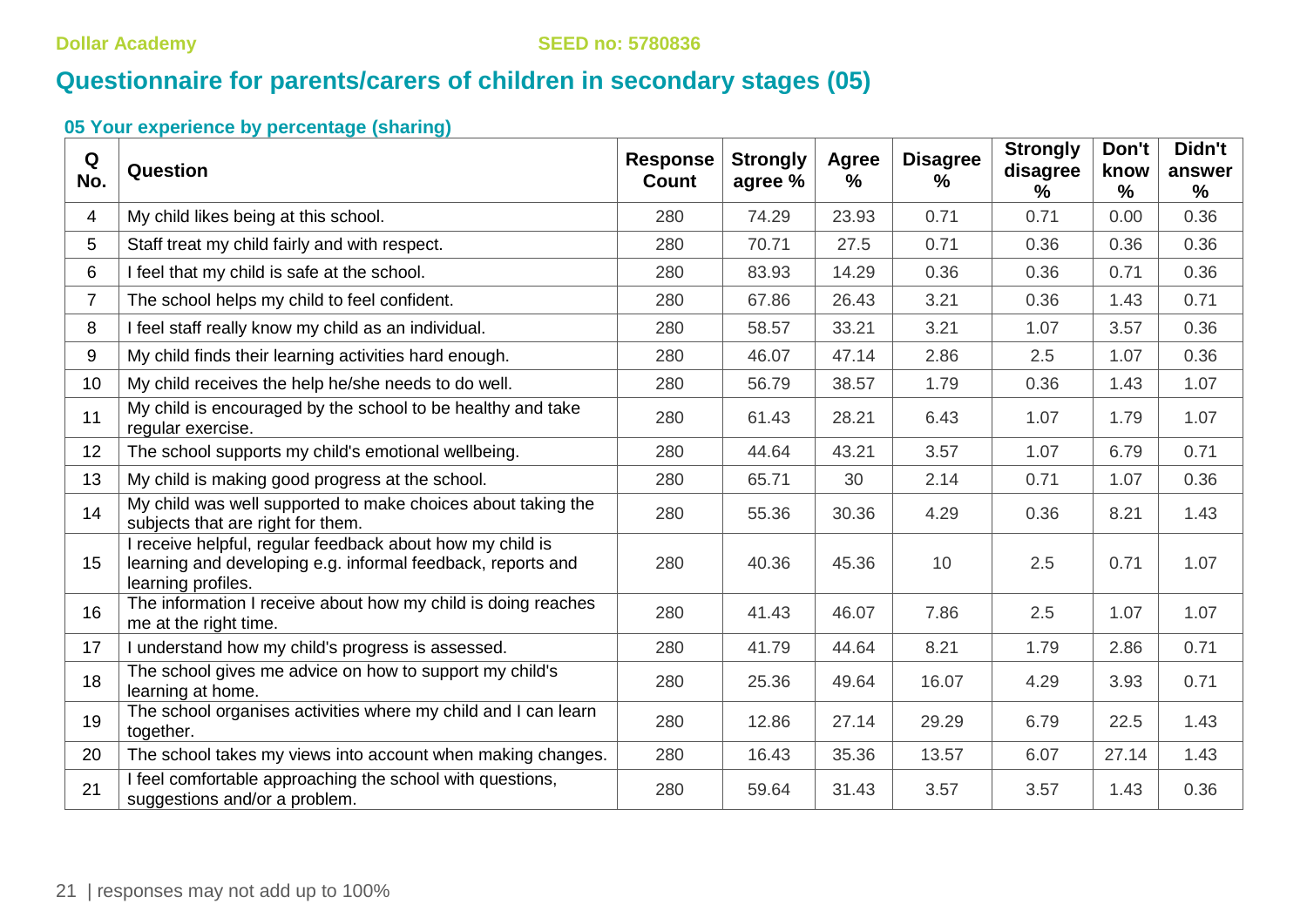| Q<br>No. | <b>Question (cont.)</b>                                                                        | <b>Response</b><br>Count | <b>Strongly</b><br>agree % | Agree<br>% | <b>Disagree</b><br>% | <b>Strongly</b><br>disagree<br>% | Don't<br>know<br>% | Didn't<br>answer<br>% |
|----------|------------------------------------------------------------------------------------------------|--------------------------|----------------------------|------------|----------------------|----------------------------------|--------------------|-----------------------|
| 22       | feel encouraged to be involved in the work of the Parent<br>Council and/or parent association. | 280                      | 18.57                      | 40         | 20                   | 4.64                             | 15.71              | 1.07                  |
| 23       | am kept informed about the work of the Parent Council and/or<br>parent association.            | 280                      | 15                         | 45         | 22.14                | 6.07                             | 10.36              | 1.43                  |
| 24       | am satisfied with the quality of teaching in the school.                                       | 280                      | 71.07                      | 25         | 1.43                 | 0.36                             | 1.07               | 1.07                  |
| 25       | The school is well led and managed.                                                            | 280                      | 67.86                      | 25.36      | 0.71                 | 0.36                             | 4.64               | 1.07                  |
| 26       | The school encourages young people to treat others with<br>respect.                            | 280                      | 71.79                      | 23.21      | 1.07                 | 1.07                             | 1.79               | 1.07                  |
| 27       | would recommend the school to other parents.                                                   | 280                      | 77.86                      | 17.14      | 1.07                 | 0.71                             | 2.14               | 1.07                  |
| 28       | Overall, I am satisfied with the school.                                                       | 280                      | 76.07                      | 18.93      | 1.43                 | 0.71                             | 0.71               | 2.14                  |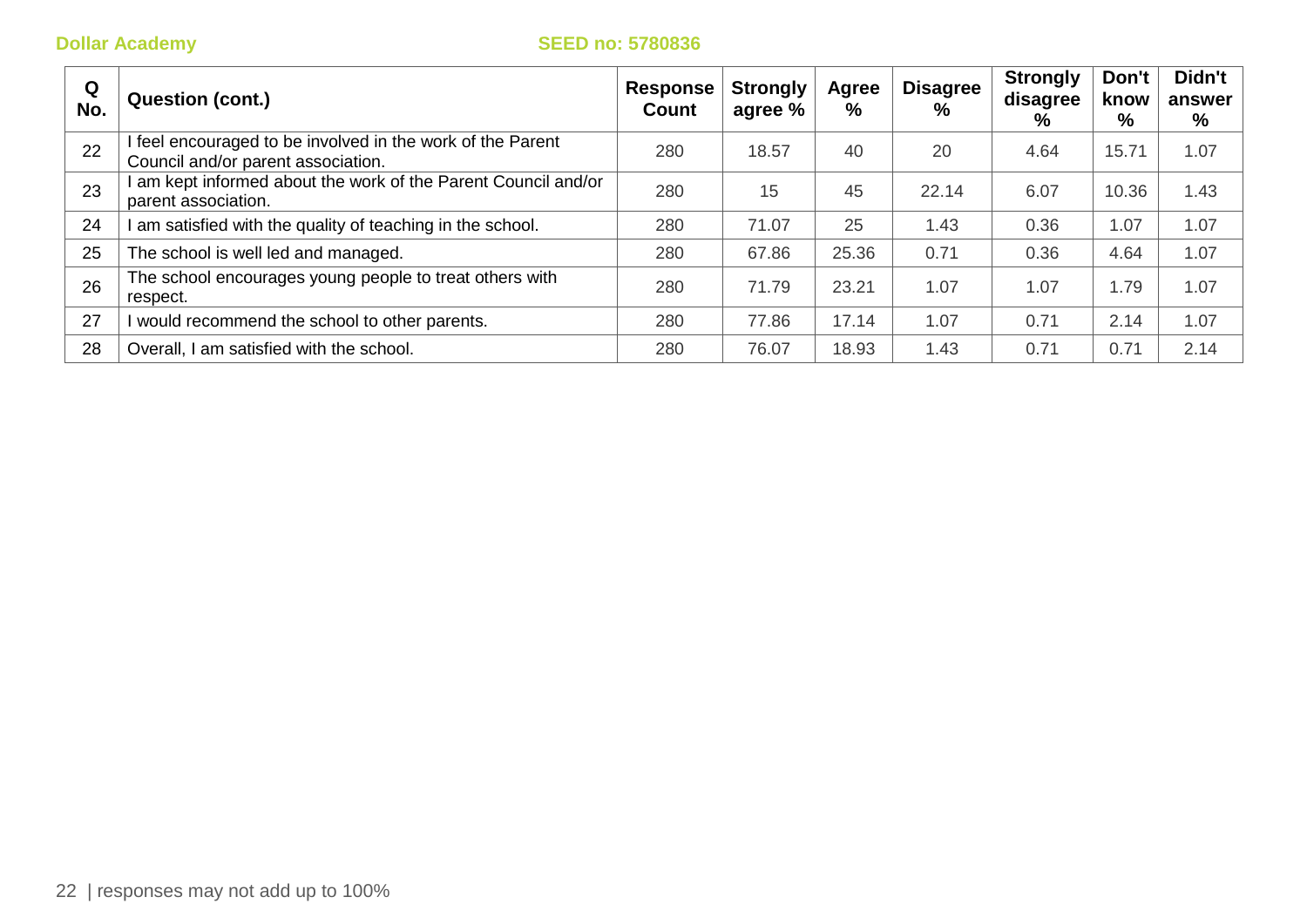

23 | responses may not add up to 100%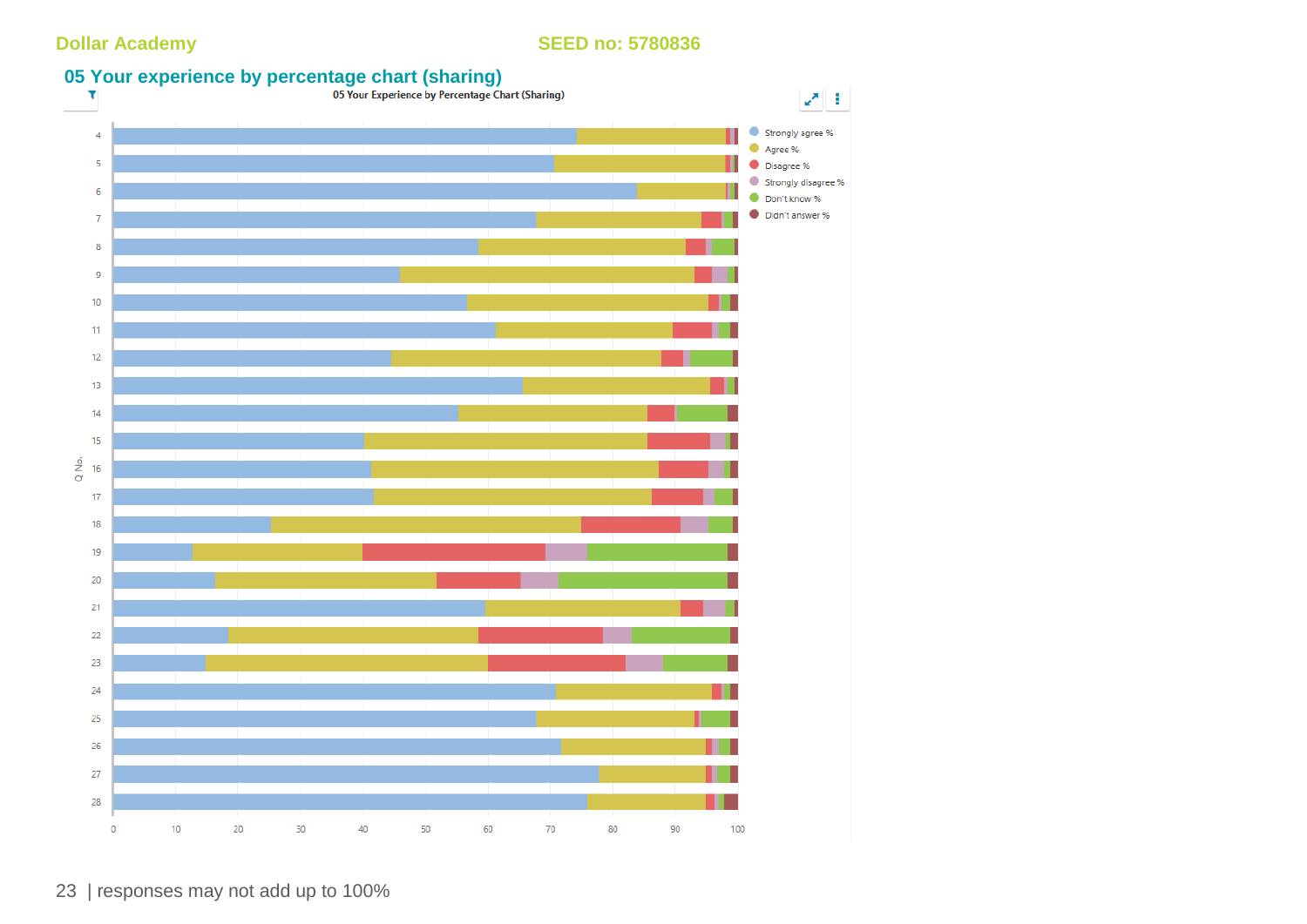### **05 Your experience by percentage (sharing) bullying**

| No. | <b>Question</b>                                    | Response <sup>l</sup><br>Count | <b>Strongly</b><br>agree % | Agree<br>$\frac{6}{6}$ | <b>Disagree</b><br>$\%$ | <b>Strongly</b><br>disagree % | <b>Never</b><br>experienced % | Didn't<br>answer % |
|-----|----------------------------------------------------|--------------------------------|----------------------------|------------------------|-------------------------|-------------------------------|-------------------------------|--------------------|
| 29  | My child's school deals well with any<br>bullying. | 280                            | 23.57                      | 25                     | 6.07                    | $\overline{A}$<br>2.14        | 42. $\overline{1}$            | .07                |

### **05 Your experience by percentage chart (sharing) bullying**

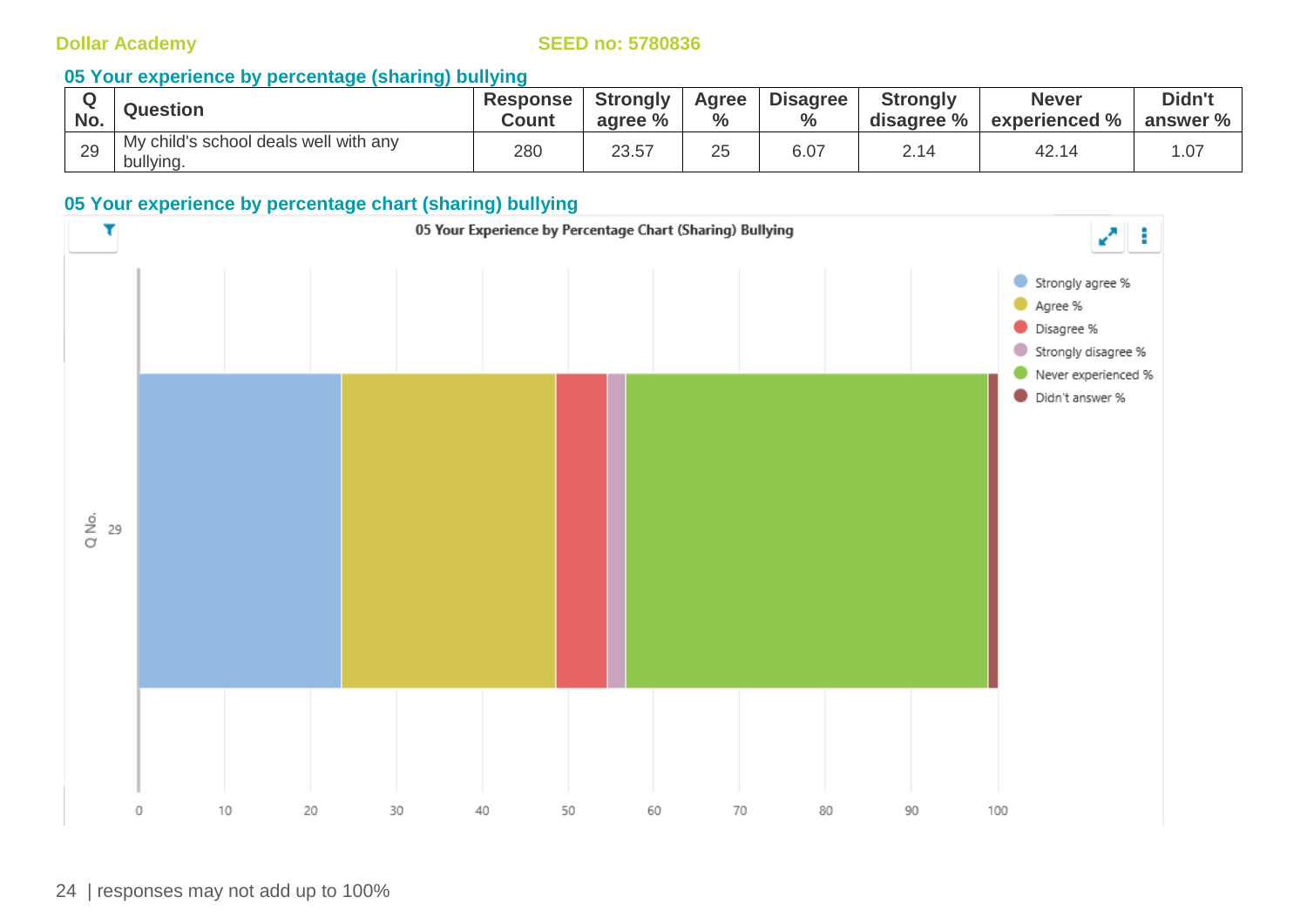| $\sim$ | <b>Question</b>                                                                    | <b>Response</b> | <b>Strongly</b> | Agree | <b>Disagree</b> | <b>Strongly</b> | Hasn't | Didn't   |
|--------|------------------------------------------------------------------------------------|-----------------|-----------------|-------|-----------------|-----------------|--------|----------|
| No.    |                                                                                    | Count           | agree %         | %     | %               | disagree %      | Moved  | answer % |
| 30     | My child was well supported if they moved to a<br>new school within the last year. | 280             | 13.57           | 4.64  | 0.7'            | 0.7             | 78.57  | .79      |

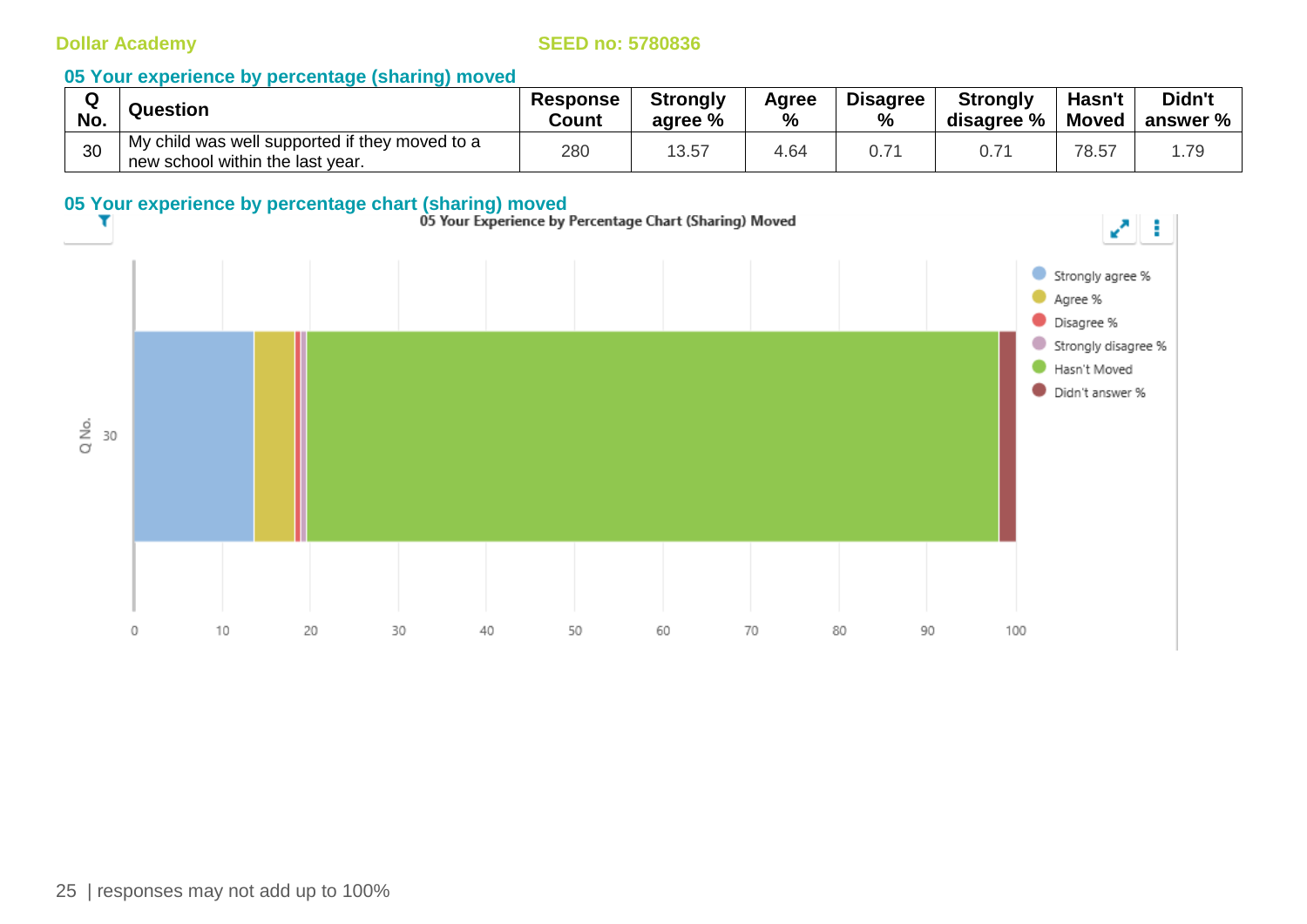# **Questionnaire for partners with the school (06)**

| $\mathbf Q$<br>No. | <b>Question</b>                                                                                                                                                      | <b>Response</b><br><b>Count</b> | <b>Strongly</b><br>agree % | <b>Agree</b><br>$\frac{0}{0}$ | <b>Disagree</b><br>$\frac{9}{6}$ | <b>Strongly</b><br>disagree<br>$\frac{0}{0}$ | Don't<br>know<br>$\frac{0}{0}$ | N/A<br>$\frac{0}{0}$ | Didn't<br>answer<br>$\frac{0}{0}$ |
|--------------------|----------------------------------------------------------------------------------------------------------------------------------------------------------------------|---------------------------------|----------------------------|-------------------------------|----------------------------------|----------------------------------------------|--------------------------------|----------------------|-----------------------------------|
| 3                  | My service/organisation works in partnership with<br>the school on a regular basis.                                                                                  | 15                              | 46.67                      | 40                            | 0.00                             | 0.00                                         | 6.67                           | 6.67                 | 0.00                              |
| 4                  | We are aware of the school's procedures for<br>reporting child protection and safeguarding<br>concerns.                                                              | 15                              | 40                         | 46.67                         | 0.00                             | 0.00                                         | 6.67                           | 6.67                 | 0.00                              |
| 5                  | My service/organisation has a clear understanding<br>of the school's strategies for raising attainment for<br>all.                                                   | 15                              | 40                         | 46.67                         | 0.00                             | 0.00                                         | 6.67                           | 6.67                 | 0.00                              |
| 6                  | There are effective arrangements in place for jointly<br>planning provision with the school.                                                                         | 15                              | 40                         | 46.67                         | 0.00                             | 0.00                                         | 6.67                           | 6.67                 | 0.00                              |
| $\overline{7}$     | There are effective arrangements for jointly<br>delivering provision with the school.                                                                                | 15                              | 53.33                      | 26.67                         | 0.00                             | 0.00                                         | 6.67                           | 13.33                | 0.00                              |
| 8                  | My service/organisation is involved in the school's<br>self-evaluation of our joint work.                                                                            | 15                              | 26.67                      | 26.67                         | 13.33                            | 0.00                                         | 6.67                           | 26.67                | 0.00                              |
| $\overline{9}$     | Roles and responsibilities are clearly defined within<br>the partnership.                                                                                            | 15                              | 46.67                      | 40                            | 0.00                             | 0.00                                         | 13.33                          | 0.00                 | 0.00                              |
| 10                 | Effective arrangements are in place to evaluate the<br>impact of our partnership working.                                                                            | 15                              | 33.33                      | 40                            | 6.67                             | 0.00                                         | 13.33                          | 6.67                 | 0.00                              |
| 11                 | My service/organisation is kept up to date with<br>changes in the school which may affect the<br>services we deliver.                                                | 15                              | 40                         | 33.33                         | 0.00                             | 0.00                                         | 6.67                           | 20                   | 0.00                              |
| 12                 | The school provides my service/organisation with<br>relevant information about the needs of children<br>and young people.                                            | 15                              | 33.33                      | 46.67                         | 6.67                             | 0.00                                         | 0.00                           | 13.33                | 0.00                              |
| 13                 | Arrangements are in place to support my<br>service/organisation to share relevant information<br>about the progress of children and young people<br>with the school. | 15                              | 33.33                      | 33.33                         | 0.00                             | 0.00                                         | 6.67                           | 26.67                | 0.00                              |
| 14                 | The school values the contribution made by my<br>service/organisation.                                                                                               | 15                              | 66.67                      | 26.67                         | 0.00                             | 0.00                                         | 6.67                           | 0.00                 | 0.00                              |
| 15                 | The school actively promotes my<br>service/organisation to potential users, as<br>appropriate.                                                                       | 15                              | 53.33                      | 33.33                         | 0.00                             | 0.00                                         | 13.33                          | 0.00                 | 0.00                              |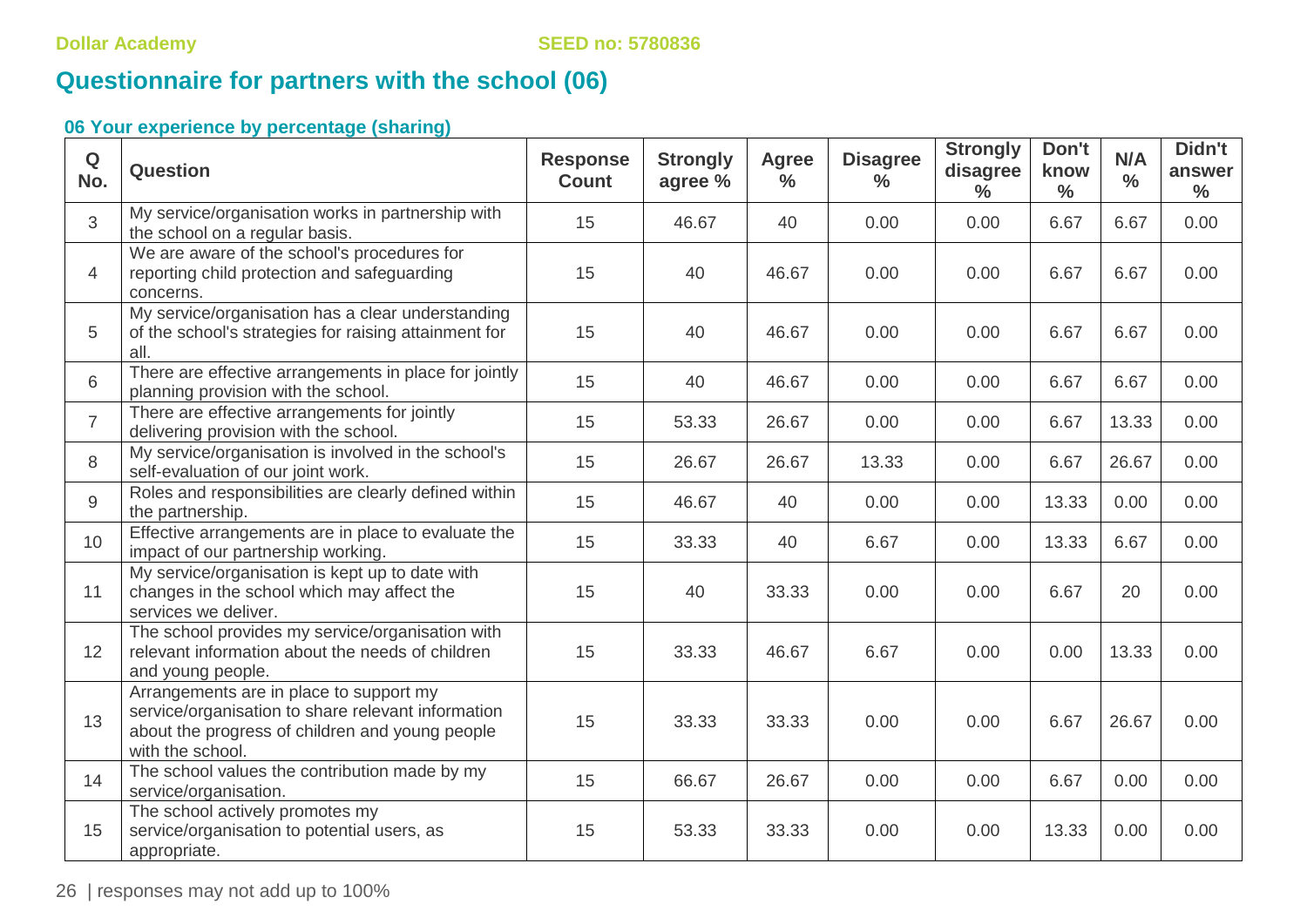| Q<br>No. | <b>Question (cont.)</b>                                                                                                     | <b>Response</b><br><b>Count</b> | <b>Strongly</b><br>agree % | Agree<br>$\%$ | <b>Disagree</b><br>$\%$ | <b>Strongly</b><br>disagree<br>$\%$ | Don't<br>know<br>$\frac{0}{0}$ | N/A<br>$\frac{0}{0}$ | Didn't<br>answer<br>$\%$ |
|----------|-----------------------------------------------------------------------------------------------------------------------------|---------------------------------|----------------------------|---------------|-------------------------|-------------------------------------|--------------------------------|----------------------|--------------------------|
| 16       | There are opportunities to network, share practice<br>and participate in joint training and development<br>with the school. | 15                              | 40                         | 33.33         | 13.33                   | 0.00                                | 0.00                           | 13.33                | 0.00                     |
| 17       | My service/organisation has a clear understanding<br>of the social, cultural and economic context of the<br>school.         | 15                              | 40                         | 40            | 0.00                    | 0.00                                | 6.67                           | 13.33                | 0.00                     |
| 18       | Overall, partnership working with the school works<br>well.                                                                 | 15                              | 53.33                      | 40            | 0.00                    | 0.00                                | 6.67                           | 0.00                 | 0.00                     |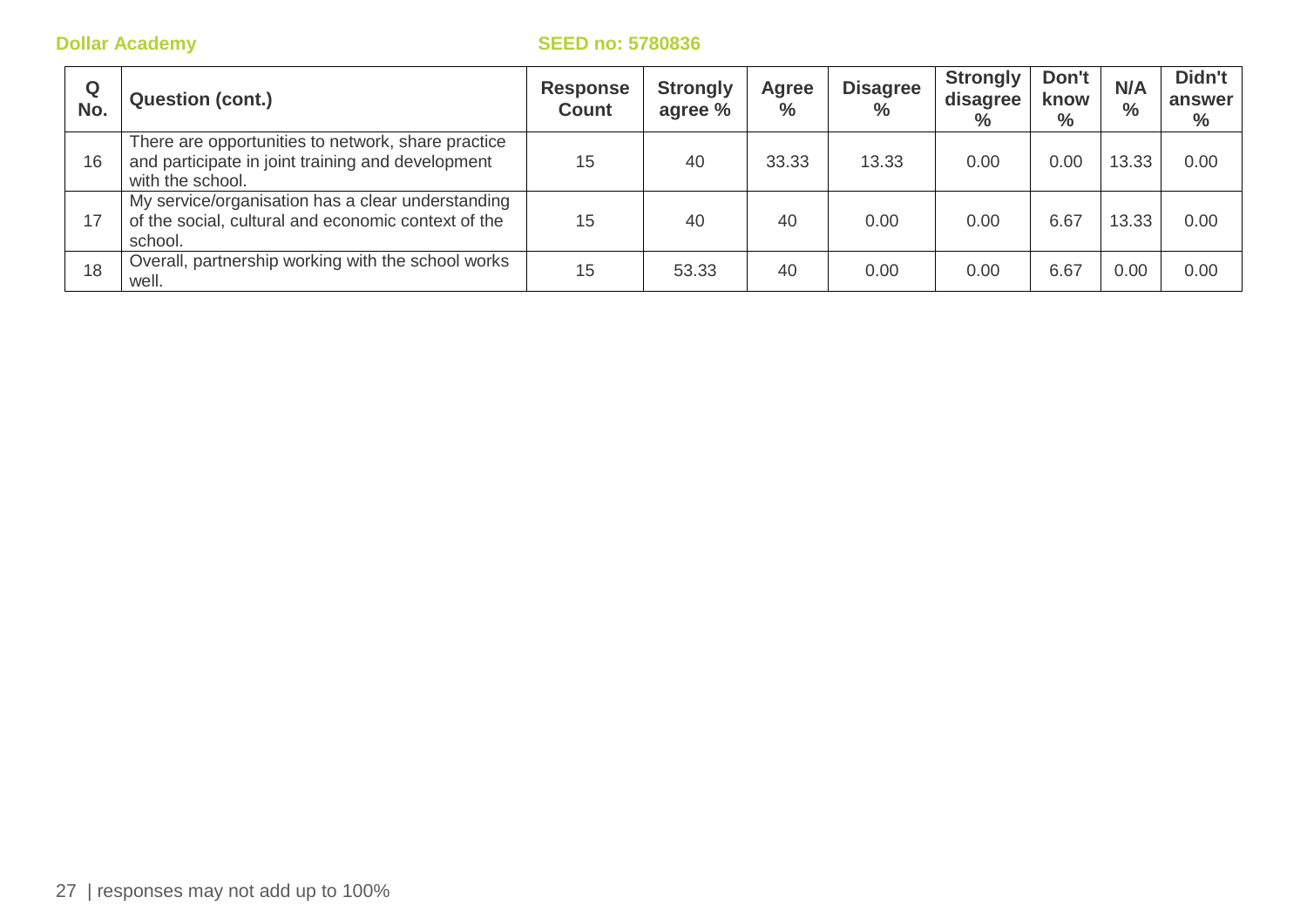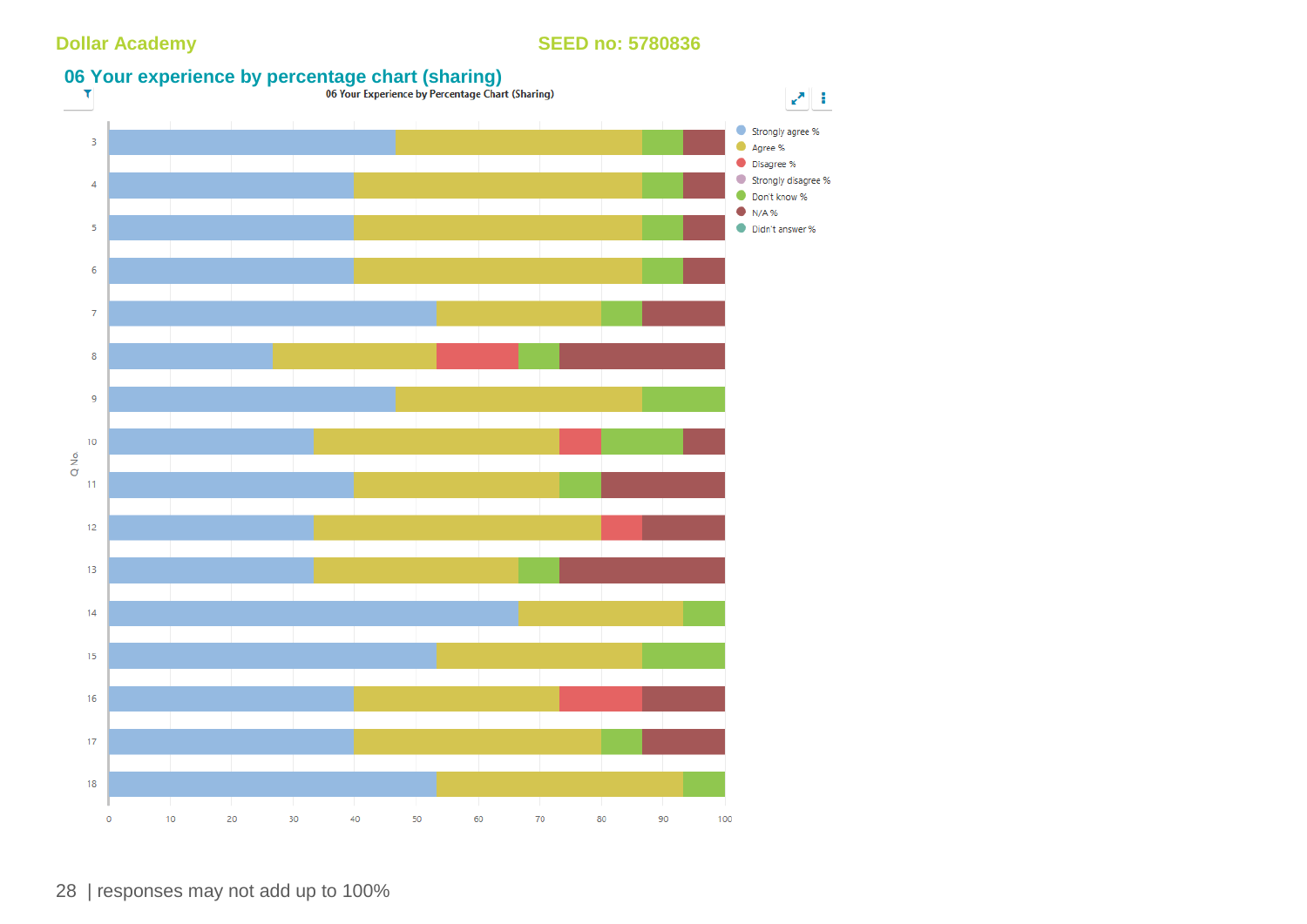# **Questionnaire for school support staff (09)**

| Q<br>No.       | Question                                                                                            | <b>Response</b><br><b>Count</b> | <b>Strongly</b><br>agree % | <b>Agree</b><br>% | <b>Disagree</b><br>% | <b>Strongly</b><br>disagree<br>$\%$ | Don't<br>know<br>$\frac{9}{6}$ | N/A<br>$\frac{9}{6}$ | Didn't<br>answer<br>$\frac{9}{6}$ |
|----------------|-----------------------------------------------------------------------------------------------------|---------------------------------|----------------------------|-------------------|----------------------|-------------------------------------|--------------------------------|----------------------|-----------------------------------|
| $\overline{2}$ | I find it rewarding to be a member of staff at this<br>school.                                      | 27                              | 51.85                      | 37.04             | 7.41                 | 0.00                                | 3.7                            | 0.00                 | 0.00                              |
| 3              | I feel a valued part of the school's community.                                                     | 27                              | 48.15                      | 22.22             | 18.52                | 0.00                                | 7.41                           | 3.7                  | 0.00                              |
| $\overline{4}$ | I am encouraged to learn and share practice with<br>colleagues from other schools.                  | 27                              | 14.81                      | 18.52             | 14.81                | 7.41                                | 3.7                            | 40.74                | 0.00                              |
| 5              | I am given the opportunity to learn and share practice<br>with colleagues from other schools.       | 27                              | 11.11                      | 22.22             | 14.81                | 3.7                                 | 11.11                          | 37.04                | 0.00                              |
| 6              | I have a clear understanding of the social, cultural<br>and economic context of the school.         | 27                              | 37.04                      | 55.56             | 0.00                 | 0.00                                | 7.41                           | 0.00                 | 0.00                              |
| $\overline{7}$ | I feel appropriately supported by the school to<br>undertake my role.                               | 27                              | 40.74                      | 51.85             | 7.41                 | 0.00                                | 0.00                           | 0.00                 | 0.00                              |
| 8              | I am supported to take part in development<br>opportunities.                                        | 27                              | 37.04                      | 48.15             | 7.41                 | 0.00                                | 7.41                           | 0.00                 | 0.00                              |
| 9              | My professional learning enables me to reflect on<br>and improve my practice.                       | 27                              | 33.33                      | 44.44             | 0.00                 | 0.00                                | 14.81                          | 7.41                 | 0.00                              |
| 10             | I have regular opportunities to undertake leadership<br>roles.                                      | 27                              | 11.11                      | 25.93             | 22.22                | 3.7                                 | 0.00                           | 37.04                | 0.00                              |
| 11             | I have opportunities to be involved in agreeing<br>priorities for the school.                       | 27                              | 3.7                        | 33.33             | 7.41                 | 0.00                                | 3.7                            | 51.85                | 0.00                              |
| 12             | I am actively involved in the school's ongoing self-<br>evaluation.                                 | 27                              | 11.11                      | 18.52             | 18.52                | 0.00                                | 3.7                            | 48.15                | 0.00                              |
| 13             | I understand how to apply the school's procedures<br>relating to child protection and safeguarding. | 27                              | 48.15                      | 48.15             | 0.00                 | 0.00                                | 3.7                            | 0.00                 | 0.00                              |
| 14             | The school's vision and values underpins my work.                                                   | 27                              | 37.04                      | 51.85             | 0.00                 | 0.00                                | 7.41                           | 3.7                  | 0.00                              |
| 15             | Staff treat all children and young people fairly and<br>with respect.                               | 27                              | 51.85                      | 37.04             | 0.00                 | 0.00                                | 11.11                          | 0.00                 | 0.00                              |
| 16             | Colleagues treat each other with respect.                                                           | 27                              | 25.93                      | 62.96             | 11.11                | 0.00                                | 0.00                           | 0.00                 | 0.00                              |
| 17             | Children and young people are encouraged and<br>supported to treat others with respect.             | 27                              | 48.15                      | 40.74             | 0.00                 | 0.00                                | 7.41                           | 0.00                 | 3.7                               |
| 18             | Children and young people are well behaved.                                                         | 27                              | 37.04                      | 55.56             | 0.00                 | 0.00                                | 3.7                            | 0.00                 | 3.7                               |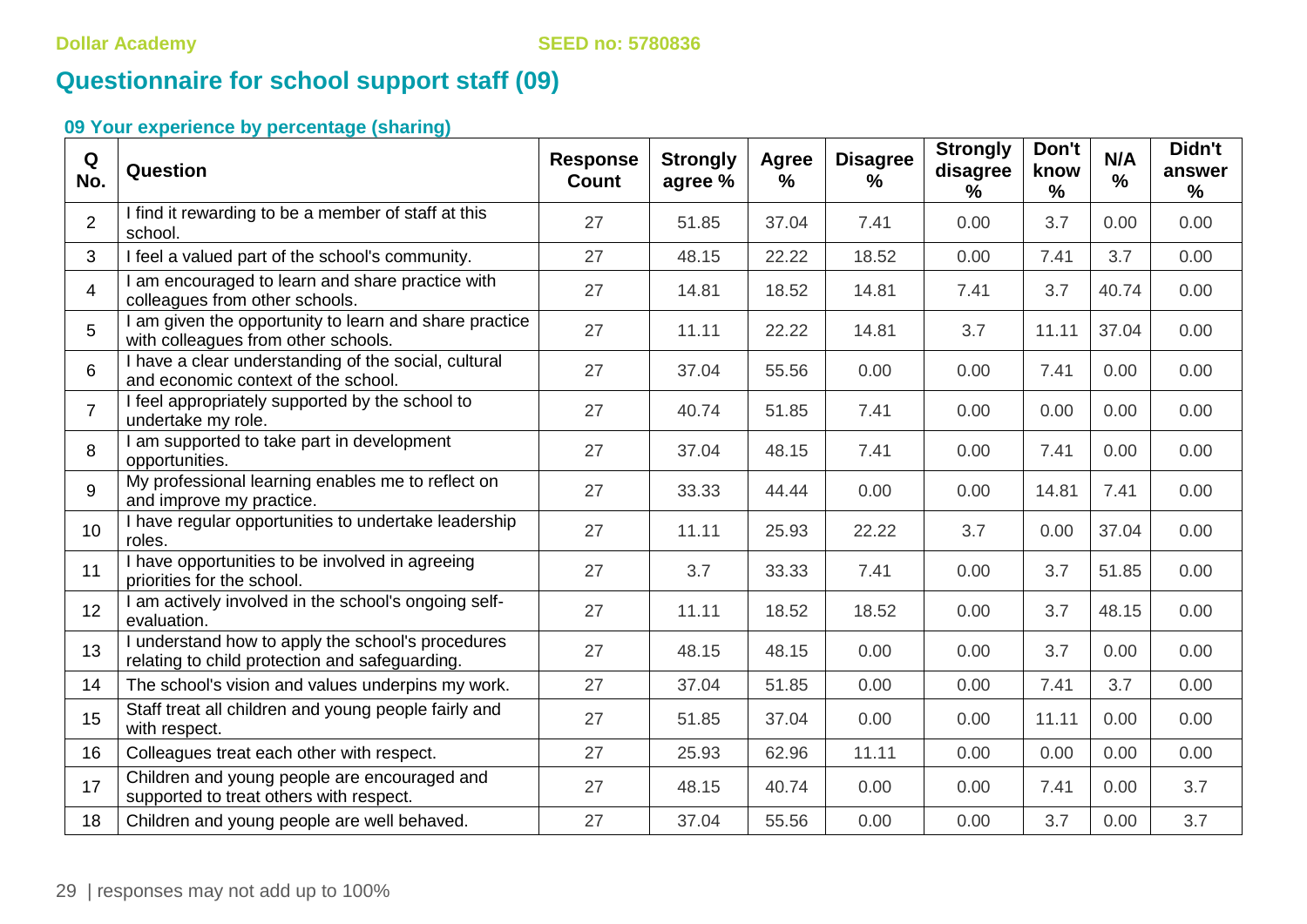| Q<br>No. | <b>Question (cont.)</b>                                                                | <b>Response</b><br>Count | <b>Strongly</b><br>agree % | Agree<br>$\frac{9}{6}$ | <b>Disagree</b><br>$\%$ | <b>Strongly</b><br>disagree<br>% | Don't<br>know<br>% | N/A<br>$\%$ | Didn't<br>answer<br>% |
|----------|----------------------------------------------------------------------------------------|--------------------------|----------------------------|------------------------|-------------------------|----------------------------------|--------------------|-------------|-----------------------|
| 19       | The school deals effectively with any bullying.                                        | 27                       | 37.04                      | 40.74                  | 3.7                     | 0.00                             | 7.41               | 7.41        | 3.7                   |
| 20       | am provided with feedback when I report an<br>incident.                                | 27                       | 14.81                      | 33.33                  | 0.00                    | 0.00                             | 18.52              | 33.33       | 0.00                  |
| 21       | Collaborative working across the school is effective in<br>taking forward improvement. | 27                       | 22.22                      | 44.44                  | 7.41                    | 0.00                             | 14.81              | 11.11       | 0.00                  |
| 22       | Staff at all levels within the school communicate<br>effectively with each other.      | 27                       | 29.63                      | 37.04                  | 14.81                   | 0.00                             | 14.81              | 3.7         | 0.00                  |
| 23       | The school is well led and managed.                                                    | 27                       | 55.56                      | 37.04                  | 0.00                    | 0.00                             | 3.7                | 3.7         | 0.00                  |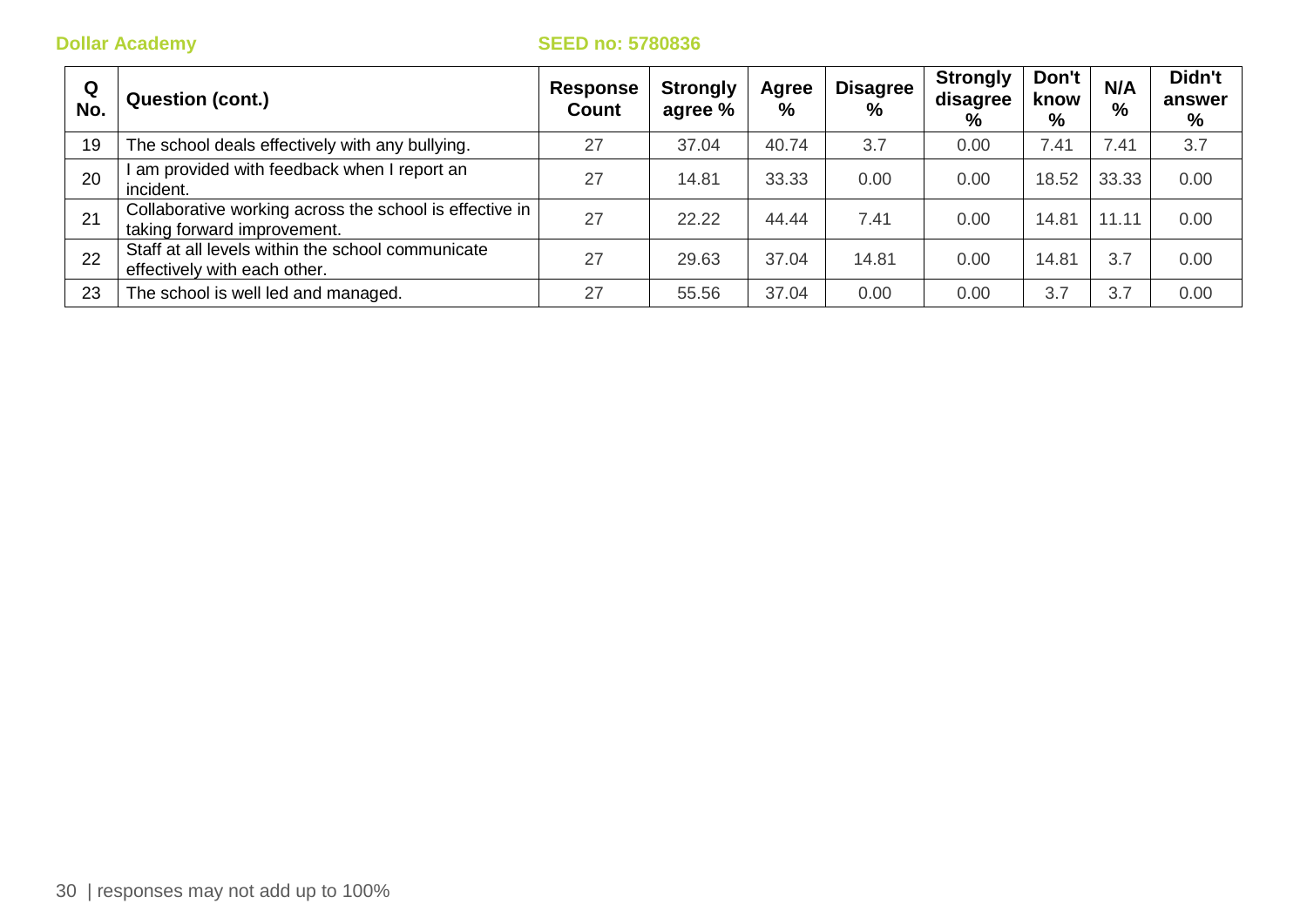

31 | responses may not add up to 100%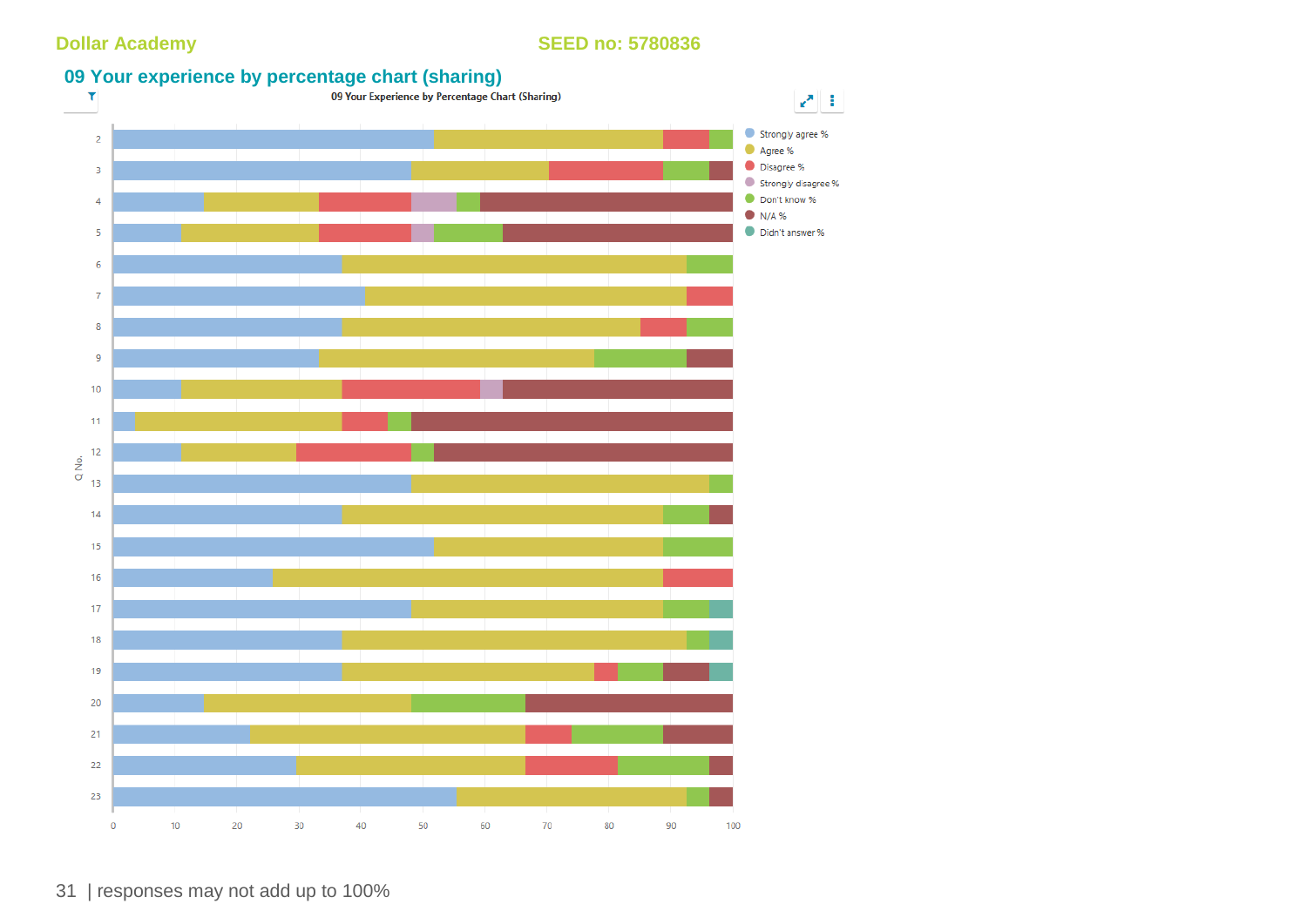# **Questionnaire for school teachers (10)**

| Q<br>No.       | Question                                                                                                                            | <b>Response</b><br><b>Count</b> | <b>Strongly</b><br>agree % | Agree<br>$\frac{9}{6}$ | <b>Disagree</b><br>$\frac{9}{6}$ | <b>Strongly</b><br>disagree<br>$\frac{9}{6}$ | Don't<br>know<br>% | N/A<br>$\%$ | Didn't<br>answer<br>$\frac{1}{2}$ |
|----------------|-------------------------------------------------------------------------------------------------------------------------------------|---------------------------------|----------------------------|------------------------|----------------------------------|----------------------------------------------|--------------------|-------------|-----------------------------------|
| $\overline{2}$ | I find it rewarding to be a member of staff at this<br>school.                                                                      | 101                             | 68.32                      | 28.71                  | 0.99                             | 0.99                                         | 0.99               | 0.00        | 0.00                              |
| 3              | I feel a valued part of the school's community.                                                                                     | 101                             | 48.51                      | 43.56                  | 2.97                             | 0.99                                         | 2.97               | 0.00        | 0.99                              |
| $\overline{4}$ | I am encouraged to learn and share practice with<br>colleagues from other schools.                                                  | 101                             | 26.73                      | 42.57                  | 23.76                            | 1.98                                         | 3.96               | 0.99        | 0.00                              |
| 5              | I am given the opportunity to learn and share practice<br>with colleagues from other schools.                                       | 101                             | 21.78                      | 53.47                  | 21.78                            | 1.98                                         | 0.99               | 0.00        | 0.00                              |
| 6              | I have a clear understanding of the social, cultural and<br>economic context of the school.                                         | 101                             | 58.42                      | 38.61                  | 0.99                             | 0.00                                         | 0.99               | 0.00        | 0.99                              |
| $\overline{7}$ | I feel appropriately supported by the school to<br>undertake my role.                                                               | 101                             | 55.45                      | 39.6                   | 3.96                             | 0.00                                         | 0.99               | 0.00        | 0.00                              |
| 8              | I am supported to engage in professional learning.                                                                                  | 101                             | 67.33                      | 30.69                  | 1.98                             | 0.00                                         | 0.00               | 0.00        | 0.00                              |
| 9              | My professional learning enables me to reflect on and<br>improve my practice.                                                       | 101                             | 61.39                      | 36.63                  | 1.98                             | 0.00                                         | 0.00               | 0.00        | 0.00                              |
| 10             | I have regular opportunities to undertake leadership<br>roles.                                                                      | 101                             | 29.7                       | 37.62                  | 19.8                             | 4.95                                         | 2.97               | 4.95        | 0.00                              |
| 11             | I have opportunities to be involved in agreeing<br>priorities for the school.                                                       | 101                             | 19.8                       | 46.53                  | 24.75                            | 3.96                                         | 1.98               | 2.97        | 0.00                              |
| 12             | I am actively involved in the school's ongoing self-<br>evaluation.                                                                 | 101                             | 20.79                      | 59.41                  | 10.89                            | 2.97                                         | 2.97               | 1.98        | 0.99                              |
| 13             | GTCS standards are used to support professional<br>dialogue.                                                                        | 101                             | 30.69                      | 55.45                  | 8.91                             | 0.99                                         | 3.96               | 0.00        | 0.00                              |
| 14             | I use information, including data, effectively to identify<br>and reduce inequalities in children's and young<br>people's outcomes. | 101                             | 26.73                      | 62.38                  | 1.98                             | 0.99                                         | 5.94               | 1.98        | 0.00                              |
| 15             | I understand how to apply the school's procedures<br>relating to child protection and safeguarding.                                 | 101                             | 71.29                      | 26.73                  | 0.00                             | 0.99                                         | 0.99               | 0.00        | 0.00                              |
| 16             | The school's vision and values underpins my work.                                                                                   | 101                             | 55.45                      | 38.61                  | 1.98                             | 1.98                                         | 0.99               | 0.00        | 0.99                              |
| 17             | Staff treat all children and young people fairly and with<br>respect.                                                               | 101                             | 68.32                      | 25.74                  | 1.98                             | 1.98                                         | 1.98               | 0.00        | 0.00                              |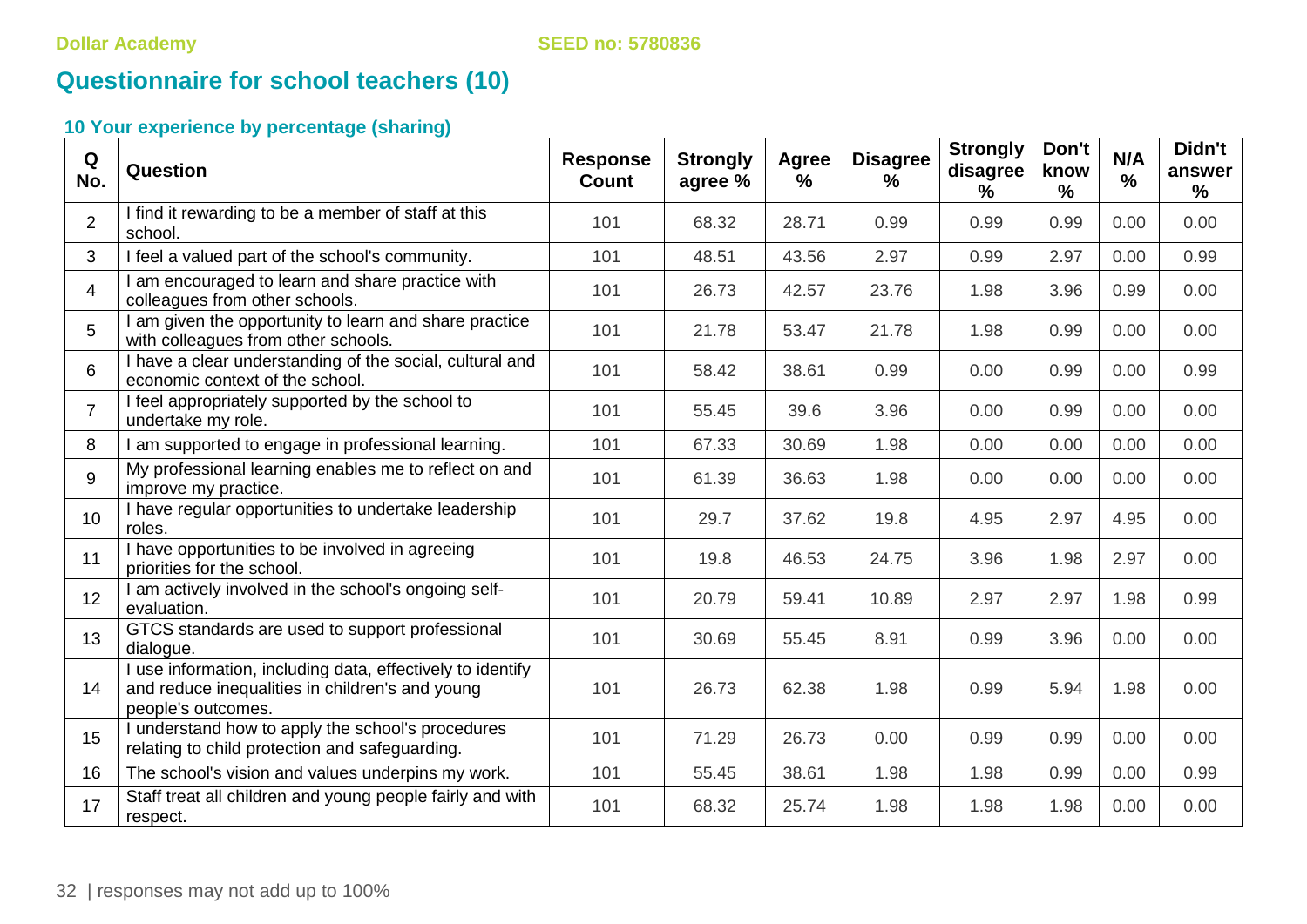| Q<br>No. | <b>Question (cont.)</b>                                                                                                                           | <b>Response</b><br><b>Count</b> | <b>Strongly</b><br>agree % | <b>Agree</b><br>$\frac{1}{2}$ | <b>Disagree</b><br>% | <b>Strongly</b><br>disagree<br>$\frac{0}{0}$ | Don't<br>know<br>% | N/A<br>$\frac{0}{0}$ | Didn't<br>answer<br>$\frac{9}{6}$ |
|----------|---------------------------------------------------------------------------------------------------------------------------------------------------|---------------------------------|----------------------------|-------------------------------|----------------------|----------------------------------------------|--------------------|----------------------|-----------------------------------|
| 18       | Colleagues treat each other with respect.                                                                                                         | 101                             | 51.49                      | 41.58                         | 3.96                 | 0.00                                         | 2.97               | 0.00                 | 0.00                              |
| 19       | Children and young people are encouraged and<br>supported to treat others with respect.                                                           | 101                             | 74.26                      | 18.81                         | 0.99                 | 0.99                                         | 1.98               | 0.00                 | 2.97                              |
| 20       | Children and young people are well behaved.                                                                                                       | 101                             | 54.46                      | 43.56                         | 1.98                 | 0.00                                         | 0.00               | 0.00                 | 0.00                              |
| 21       | The school deals effectively with any bullying.                                                                                                   | 101                             | 35.64                      | 49.5                          | 1.98                 | 0.99                                         | 9.9                | 0.00                 | 1.98                              |
| 22       | I am provided with feedback when I report an incident.                                                                                            | 101                             | 18.81                      | 60.4                          | 12.87                | 4.95                                         | 1.98               | 0.99                 | 0.00                              |
| 23       | Staff at all levels within the school communicate<br>effectively with each other.                                                                 | 101                             | 20.79                      | 58.42                         | 15.84                | 1.98                                         | 2.97               | 0.00                 | 0.00                              |
| 24       | The school's arrangements for engaging parents in<br>their child's learning are effective.                                                        | 101                             | 36.63                      | 52.48                         | 5.94                 | 0.99                                         | 2.97               | 0.00                 | 0.99                              |
| 25       | The school is well led and managed.                                                                                                               | 101                             | 49.5                       | 44.55                         | 2.97                 | 0.99                                         | 0.99               | 0.00                 | 0.99                              |
| 26       | Collaborative working across the school is effective in<br>taking forward improvement.                                                            | 101                             | 24.75                      | 55.45                         | 9.9                  | 0.99                                         | 8.91               | 0.00                 | 0.00                              |
| 27       | Children and young people are engaged in their<br>learning.                                                                                       | 101                             | 62.38                      | 36.63                         | 0.00                 | 0.00                                         | 0.99               | 0.00                 | 0.00                              |
| 28       | I give children and young people regular feedback<br>which helps them to progress.                                                                | 101                             | 72.28                      | 26.73                         | 0.00                 | 0.00                                         | 0.99               | 0.00                 | 0.00                              |
| 29       | Children and young people are provided with<br>experiences which meet their learning needs.                                                       | 101                             | 57.43                      | 39.6                          | 0.99                 | 0.00                                         | 0.99               | 0.00                 | 0.99                              |
| 30       | Children and young people are involved in talking<br>about and planning their learning.                                                           | 101                             | 32.67                      | 58.42                         | 6.93                 | 0.00                                         | 1.98               | 0.00                 | 0.00                              |
| 31       | Children and young people are involved in setting their<br>learning targets.                                                                      | 101                             | 32.67                      | 50.5                          | 8.91                 | 0.00                                         | 4.95               | 0.99                 | 1.98                              |
| 32       | Children and young people have the opportunity to<br>lead their learning.                                                                         | 101                             | 16.83                      | 59.41                         | 18.81                | 0.00                                         | 4.95               | 0.00                 | 0.00                              |
| 33       | I receive appropriate support for planning, preparation<br>and assessment.                                                                        | 101                             | 39.6                       | 56.44                         | 1.98                 | 0.00                                         | 0.99               | 0.99                 | 0.00                              |
| 34       | The school has effective strategies to support children<br>and young people with their learning, including those<br>requiring additional support. | 101                             | 38.61                      | 55.45                         | 5.94                 | 0.00                                         | 0.00               | 0.00                 | 0.00                              |
| 35       | Staff have a shared understanding of their<br>'responsibility of all' in literacy and numeracy and<br>health and wellbeing.                       | 101                             | 44.55                      | 46.53                         | 3.96                 | 0.00                                         | 4.95               | 0.00                 | 0.00                              |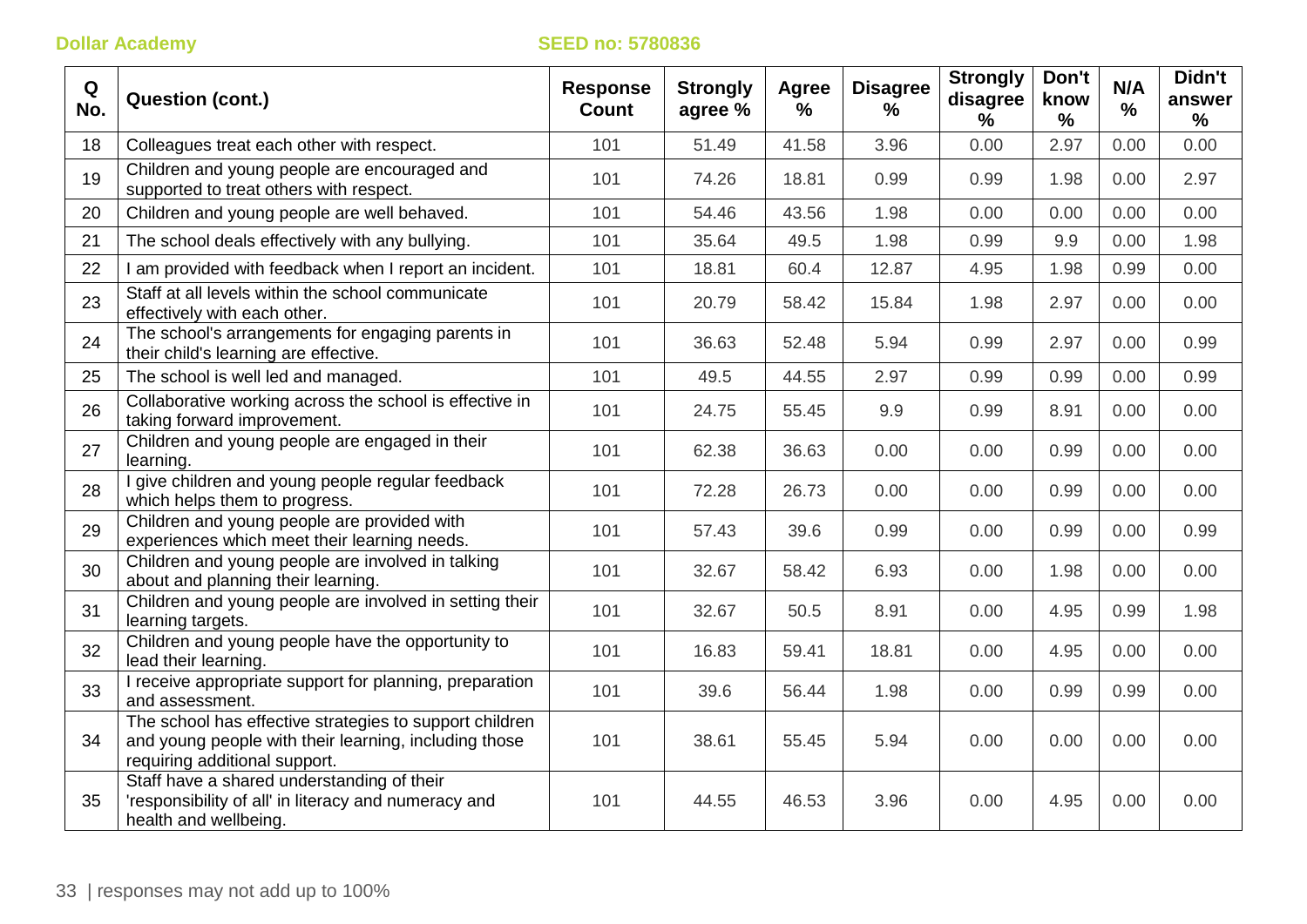| Q<br>No. | <b>Question (cont.)</b>                                                                                                  | <b>Response</b><br>Count | <b>Strongly</b><br>agree % | Agree<br>% | <b>Disagree</b><br>$\frac{0}{0}$ | <b>Strongly</b><br>disagree<br>$\frac{0}{0}$ | Don't<br>know<br>$\%$ | N/A<br>% | Didn't<br>answer<br>% |
|----------|--------------------------------------------------------------------------------------------------------------------------|--------------------------|----------------------------|------------|----------------------------------|----------------------------------------------|-----------------------|----------|-----------------------|
| 36       | Moderation activities are helping me to make sound<br>professional judgements.                                           | 101                      | 32.67                      | 47.52      | 5.94                             | 0.00                                         | .88                   | .98      | 0.00                  |
| 37       | have regular opportunities to help shape the<br>curriculum through discussions with colleagues,<br>parents and partners. | 101                      | 25.74                      | 45.54      | 18.81                            | 3.96                                         | .98                   | 2.97     | 0.99                  |
| 38       | am aware of and involved in the school's strategies<br>for raising attainment for all.                                   | 101                      | 28.71                      | 48.51      | 15.84                            | 0.00                                         | 4.95                  | .98      | 0.00                  |